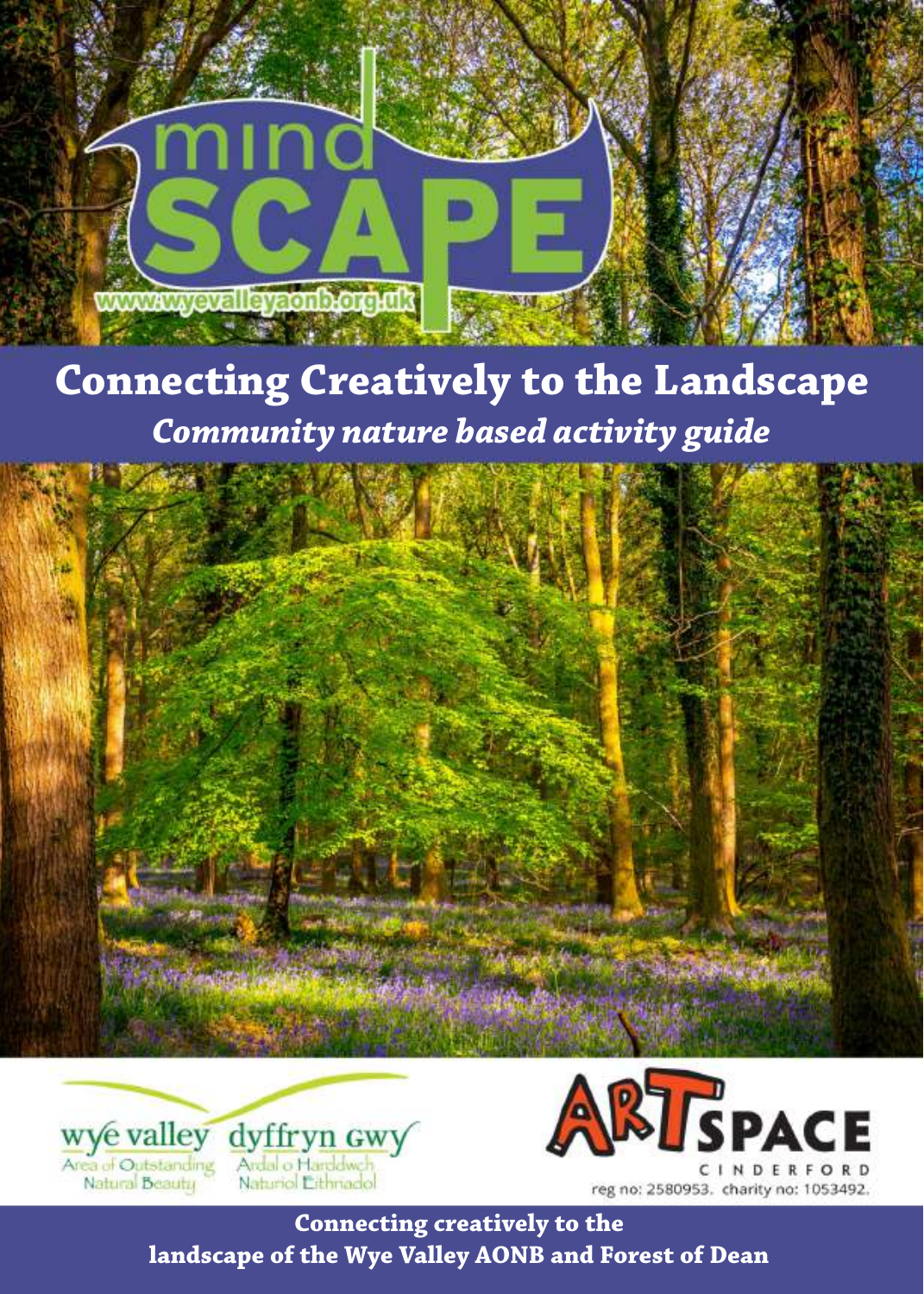### **Foreward**

This resource is a simple, **easy-to-read series of landscape and nature activities** for use by anyone, but especially designed for those who care for, manage or work with people living with dementia. It includes **easy-to-follow practical activities** as well as important considerations for you to plan, develop, implement or deliver a nature-based arts activity.

**You do not need to be an expert!** There's no need for a qualification, certificate or training to take on an activity. Though, a sense of fun and humour does help.

We hope you find the activities to inspire **being in nature** enjoyable as well as therapeutic. There are many other nature-based arts activities available over the internet or in books. Those included in this guide have been tried and tested by Artspace Cinderford and arts practitioners, through the Wye Valley Area of Outstanding Natural Beauty (AONB) BIG Lottery funded mindSCAPE project.

Delivering a nature-based arts activity is **not a competition**. It doesn't matter who creates the 'best' picture or who finishes first. Nor is it about focusing on the end product. The activities enclosed have been chosen because they offer an exploration and adventure - an opportunity to allow the freedom of expression.

It is **essential** the person delivering or supporting the activity does not 'manage' or 'control' the participants' creativity. In our eyes, a successful activity is where those engaging in the activity are able to **freely explore** and **find their 'flow'** in the process of being creative. Participants do not have to finish what they are doing. It's the **taking part** that is important.



*"Laughter reminds our inner child, all is well." (Yolande Watson)*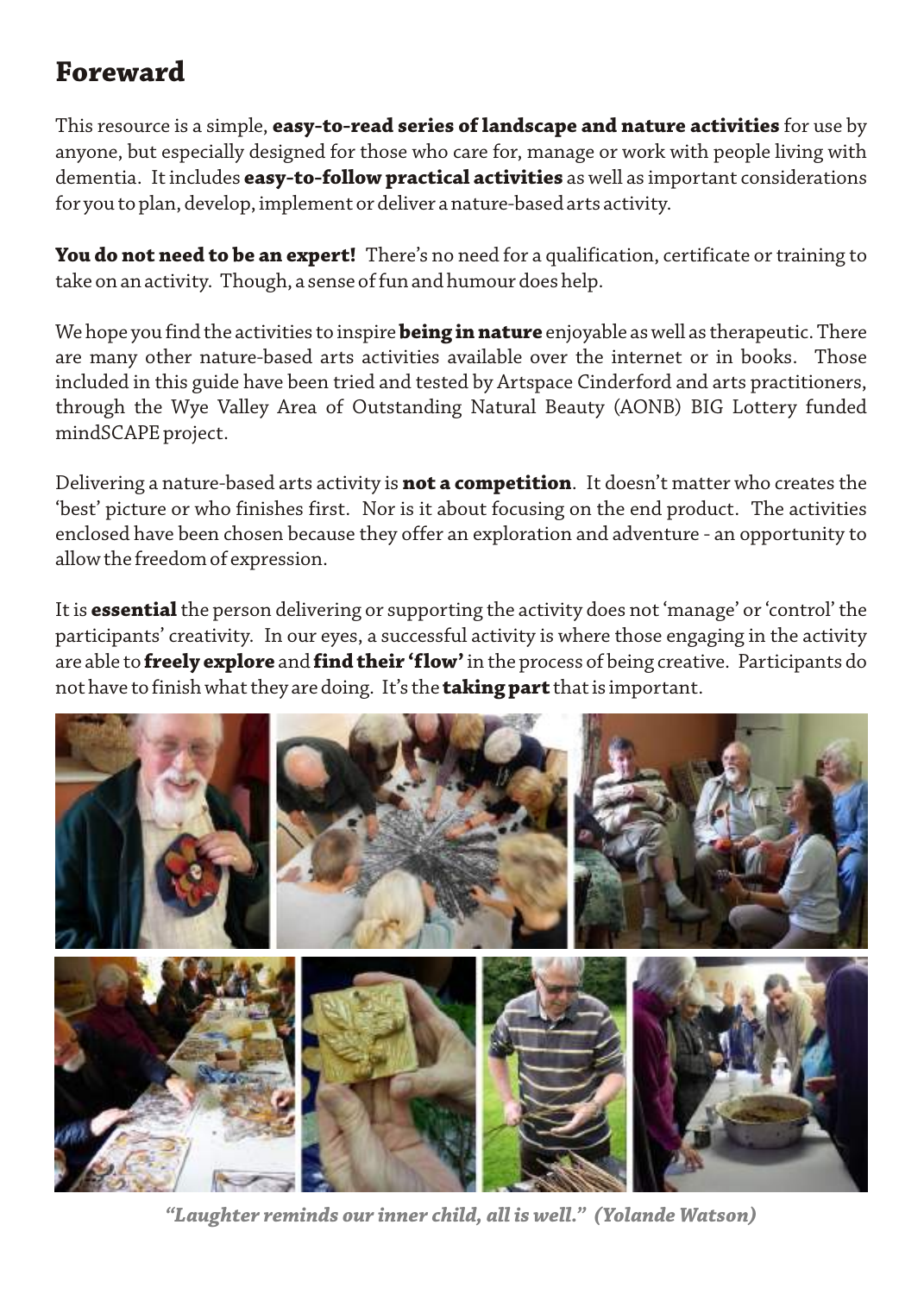# **Contents**

| Introduction                                         | p <sub>1</sub> |
|------------------------------------------------------|----------------|
| <b>Important Considerations</b>                      | $p 2 - 3.$     |
| <b>Nature Based Arts Activity Sheets</b>             | p 4.           |
| For those assisting the participants in the activity | p 5.           |
| <b>Spring Activities</b>                             | $p 6 - 9.$     |
| <b>Summer Activities</b>                             | $p 10 - 13.$   |
| <b>Autumn Activities</b>                             | $p$ 14 - 16.   |
| <b>Winter Activities</b>                             | $p 17 - 20.$   |
| <b>Background</b>                                    | p 21.          |
| <b>Contact List</b>                                  | p 22.          |
| <b>Appendix</b>                                      | p 23.          |
| <b>Copyright &amp; Disclaimer</b>                    | p 24.          |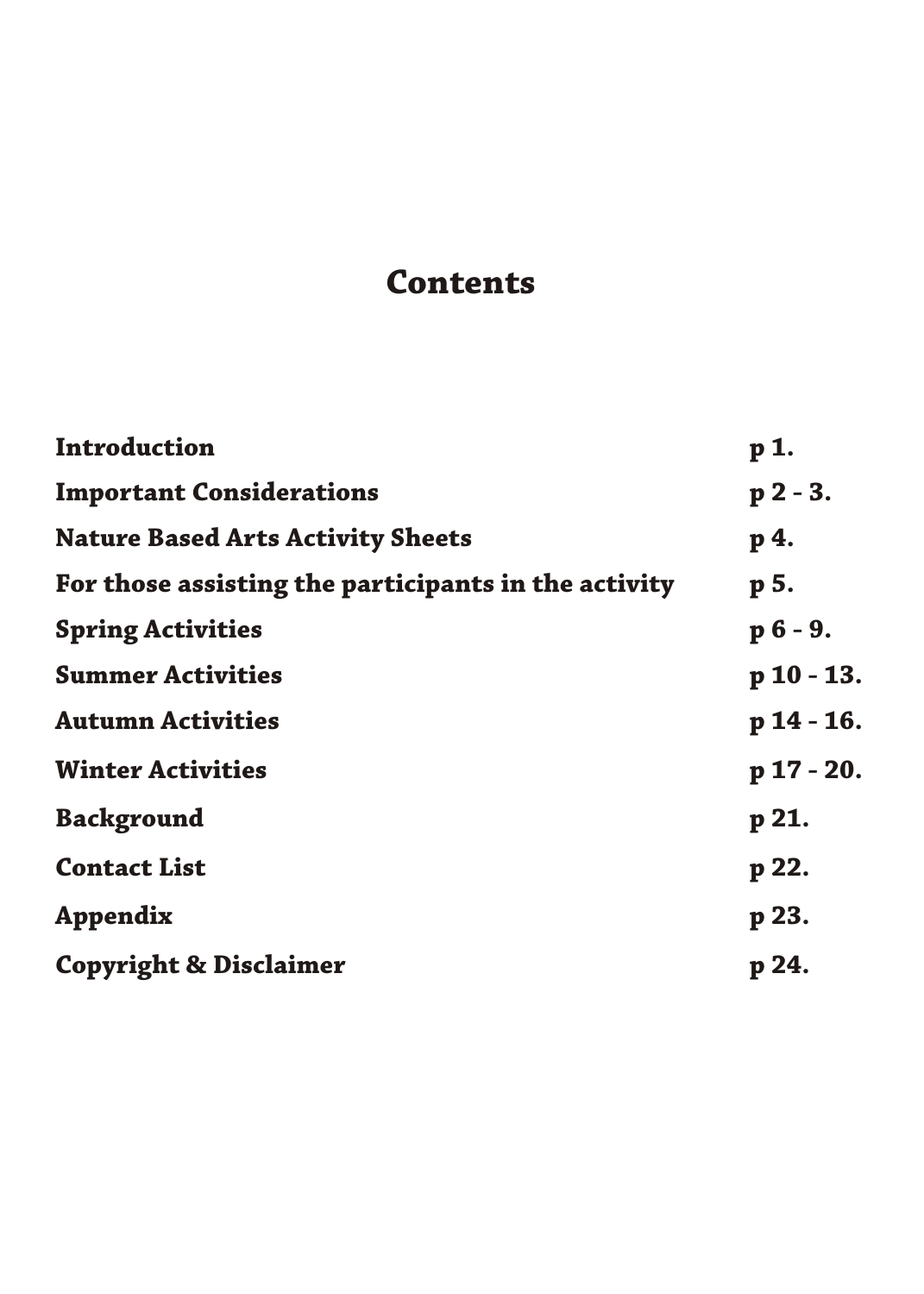### **Introduction**

Delivering a nature based arts activity improves emotional well-being. It reduces isolation by providing a support-network and delivering creative experiences in the natural environment helps to reduce stress and anxiety levels and improve fitness.

*"Art takes nature as its model."* **(Aristotle)**

### **People benefit from participating in nature-based arts activities. Evidence reveals these activities can help to:**

- enhance the person's sense of self
- improve their mood and mobility
- facilitate social contact with others
- promote self confidence
- unleash unknown artistic talents!

*"Nature always wears the colour of the spirit."* **(Ralph Waldo Emerson)**



*"Everybody has a creative potential and from the moment you express this creative potential, you can start changing your world."* **(Paulo Coelho)**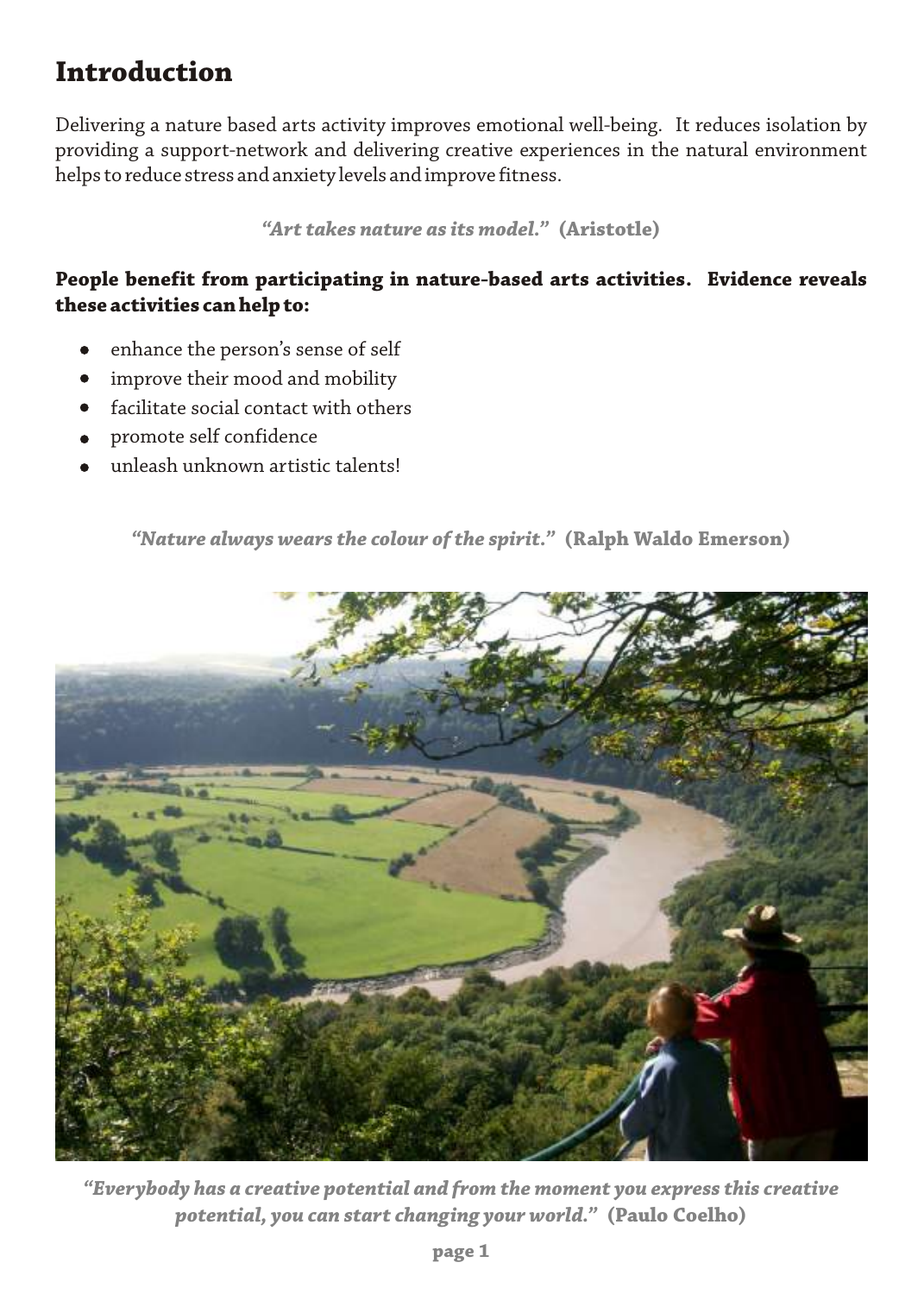### **Important Considerations**

There are some important issues to consider when delivering a nature-based arts activity, e.g.

- 1. **Who** is the activity for?
	- a. Adults with dementia
	- b. Adults with dementia and their carers
	- c. Interested partners or other individuals
- 2. **Why** do you want to do the activity?
	- a. For fun
	- b. As part of my role
	- c. For my job

The motivation to carry out the activity, and the position from which you deliver it, will determine whether you need to put extra things in place such as additional help, risk assessments or insurance.

- 3. **Where** are you going to deliver the activity?
	- a. At home
	- b. In a specific venue, e.g. church hall
	- c. At a work place

Where you deliver the activity will identify whether you need specific facilities such as toilets and hand washing facilities, or to check whether the venue has health and safety policies in place and public liability insurance. There is a venue checklist in the appendix of this mindSCAPE resource guide that helps to identify the key considerations of a venue.

- 4. **How many** people will be doing the activity with you?
	- a. Less than 5
	- b. 5 or more but less than 10
	- c. More than 10

The number of participants will determine the number of assistants and helpers you require. A general rule of thumb that has been used by Artspace Cinderford during the mindSCAPE project is that you will need an extra person for every 4 participants. However, the physical, emotional and mental needs of the group will also dictate the number of assistants required to help deliver the activity.

### 5. **How old** are your participants and what are their physical, emotional and psychological abilities?

This mindSCAPE resource guide comprises a range of nature-based arts activities and some require more competence than others. Thinking about the age and ability of your participant(s) will help you choose activities that best suit their physical, emotional and psychological abilities.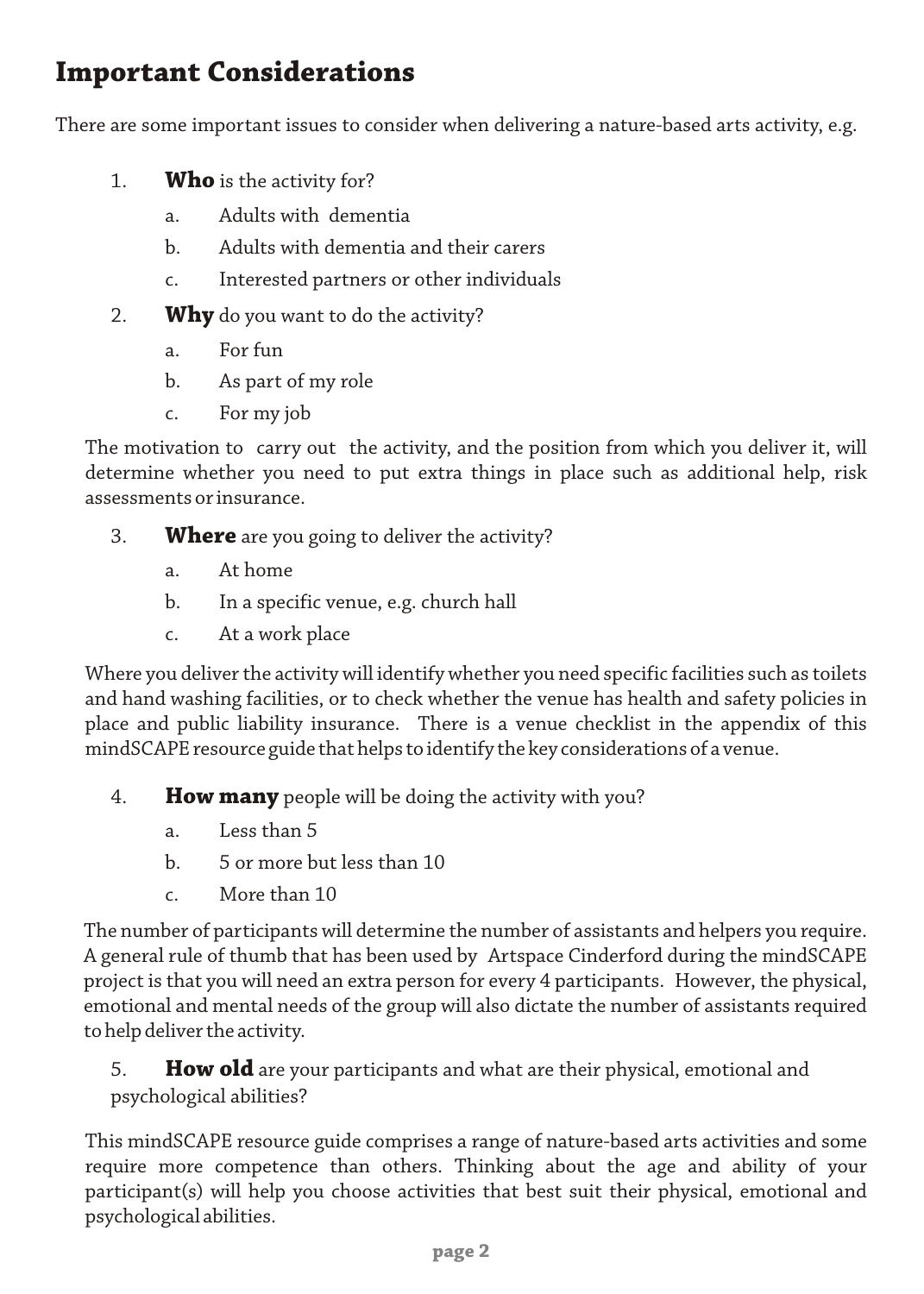Hopefully, this section has provided you with some ideas to plan a safe and successful naturebased arts session(s). However, if you are delivering arts-based activities as part of your role or post in an organisation, you will need to integrate the organisation's policies and arrangements such as:

- **Funding** have you adequate funding to pay for materials?
- **Co-ordinating** who will plan the activities that are to be delivered?
- **Scheduling** will the activity be delivered at the same time every week or v. month?
- **Decision-making** who will lead the activity?
- **Reporting** is there a responsibility for the person delivering the activity to report on the participants' level of participation in the activity?
- **Evaluating** who will monitor and evaluate the activity?
- **Supporting** who will support the participants during the activity?
- **Health and Safety** is the venue suitable to the participants needs and abilities? Have the activities been assessed for risk? Who is responsible for First Aid?

Taking the time to plan the activity ensures you will save time when it comes to delivering the activity. As Brian Tracy says:



**"For every minute you spend on planning, you save 10 minutes on executing." (Brian Tracy)**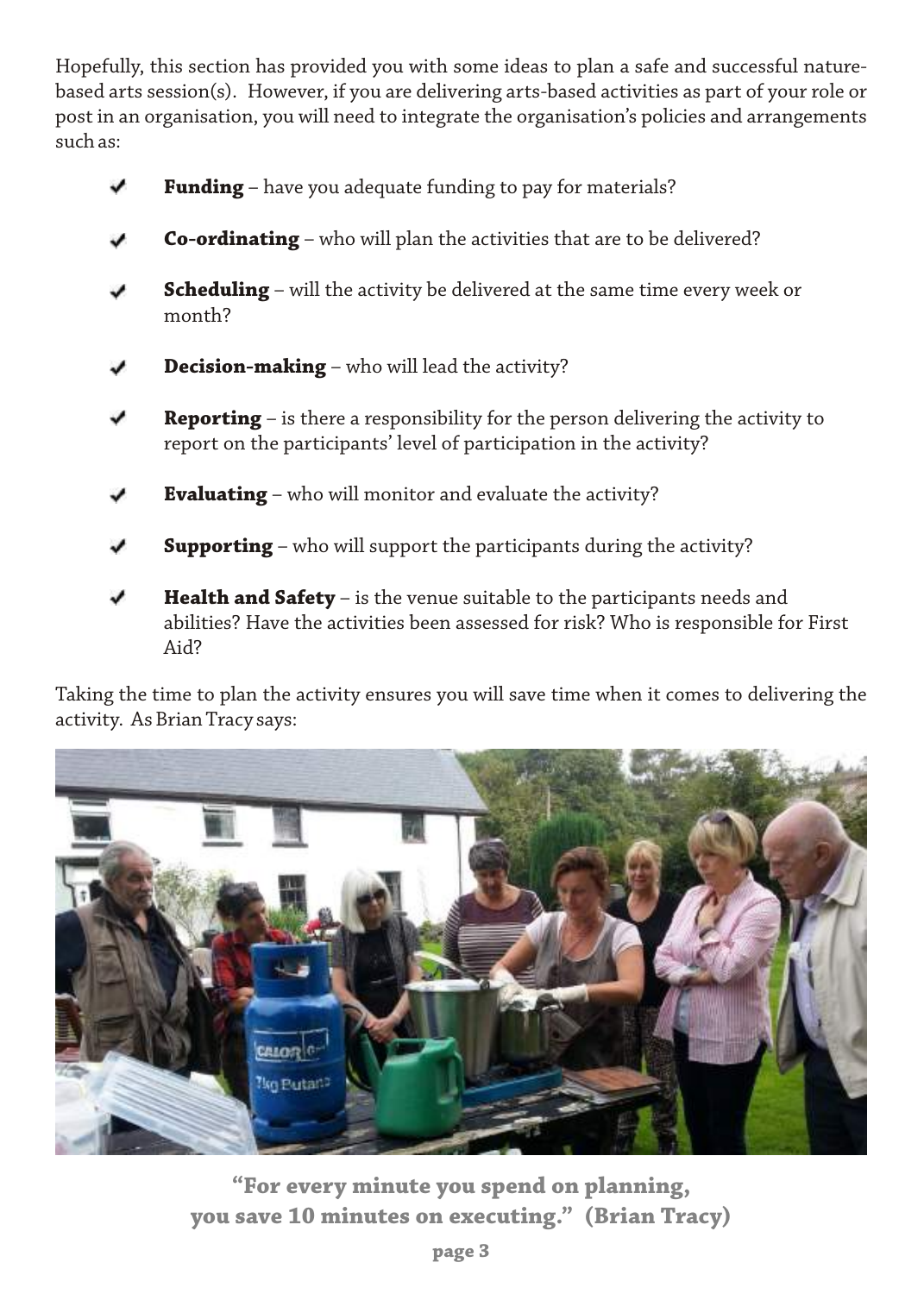# **Nature Based Arts Activity Sheets**

You do not need to be artistically talented or qualified to deliver the activities in this guide. They can be completed as one single activity or divided into a series of activities that can be carried out over a period of time - depending on the age and capability of the participant(s).

#### **Each activity sheet:**

- states whether the activity can be delivered inside, outdoors or both indoors and outdoors
- are colour coded to help you choose which activity best suits the season:
	- o Spring = Yellow
	- o Summer = Green
	- o Autumn = Orange
	- o Winter = Pale Blue
- gives an outline of:
	- o a basic description of the activity
	- o the required ability of the participant
	- o the preparation time needed
	- o the time required to carry out the activity
	- o a shopping list of the materials required to deliver the activity
	- o a step-by-step process on 'how to deliver' the activity
	- o top tips!

It is essential the person delivering, is familiar with the chosen activity sheet. Therefore, please read the instructions **well in advance** of delivering the activity.



*"It is good to have activities that run [consecutively] into each other. He finds it hard to cope with too much change each time." (* **mindSCAPE Carer)**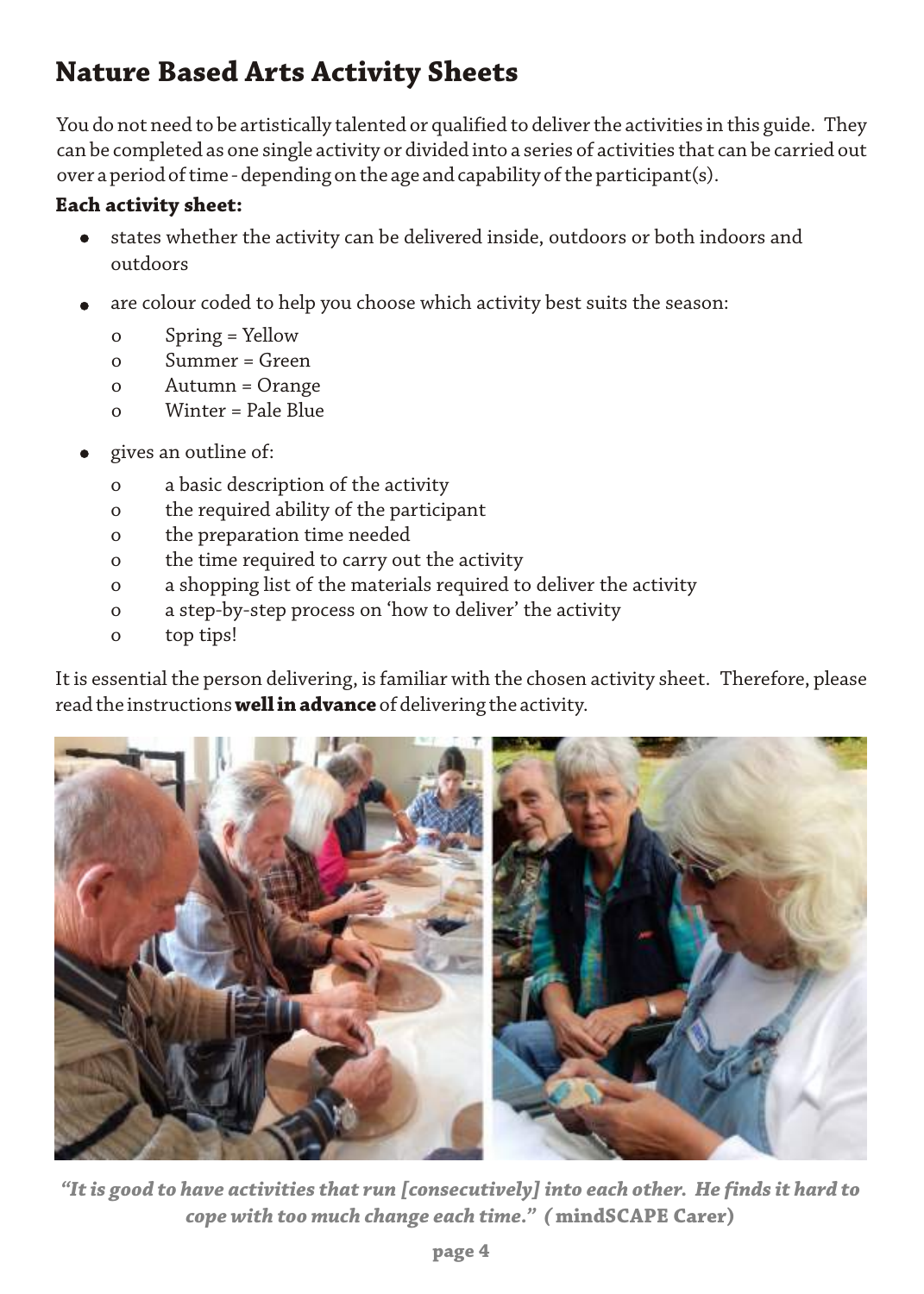# **For those assisting the participants in the activity …**

It can be challenging and overwhelming for those who have not participated in a nature-based arts activity before. Therefore, it is important to have at least one person to support a group of four participants.



#### **At the start of the session, ensure the participants you are supporting:**

- understand the aims of the activity you may need to translate the instructions to suit their age, culture or language
- are able to access resources, materials and equipment to fully engage in the activity. If possible, assist them in clearing away their resources and materials at the end of the activity, leaving the area clean and tidy
- have every opportunity to do their own work, but do let the person leading the activity know of any difficulties that prevent them from participating fully
- feel safe. If you identify any concerns, particularly safeguarding, please inform the  $\bullet$ appropriate person or authority

#### **You have a key role in assisting the person, so please:**

- ensure you arrive on time at the start of the session
- leave your mobile phone switched to vibrate
- observe the participant(s) behaviour in the activity and take note of what they achieved  $\bullet$ (or what caused any agitation or difficulties)
- know that your presence throughout the duration of the activity is greatly appreciated

**page 5**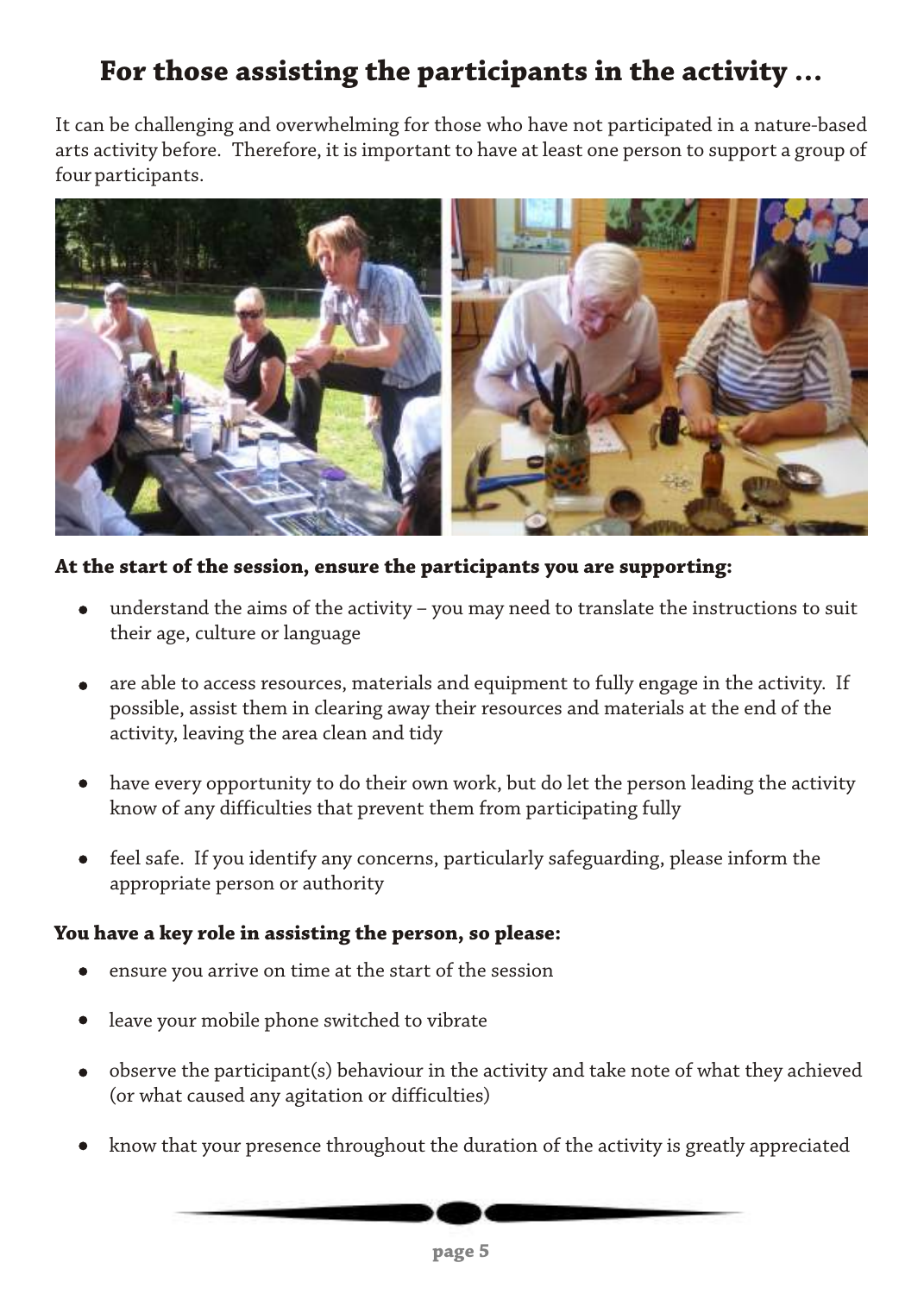# **Spring Activities**



*"This has proved to be a great stress reliever and has enabled me to learn new skills and potentially take up new hobbies."*

*(mindSCAPE Participant)*

*"Connecting creatively to the landscape of the Wye Valley AONB and Forest of Dean."*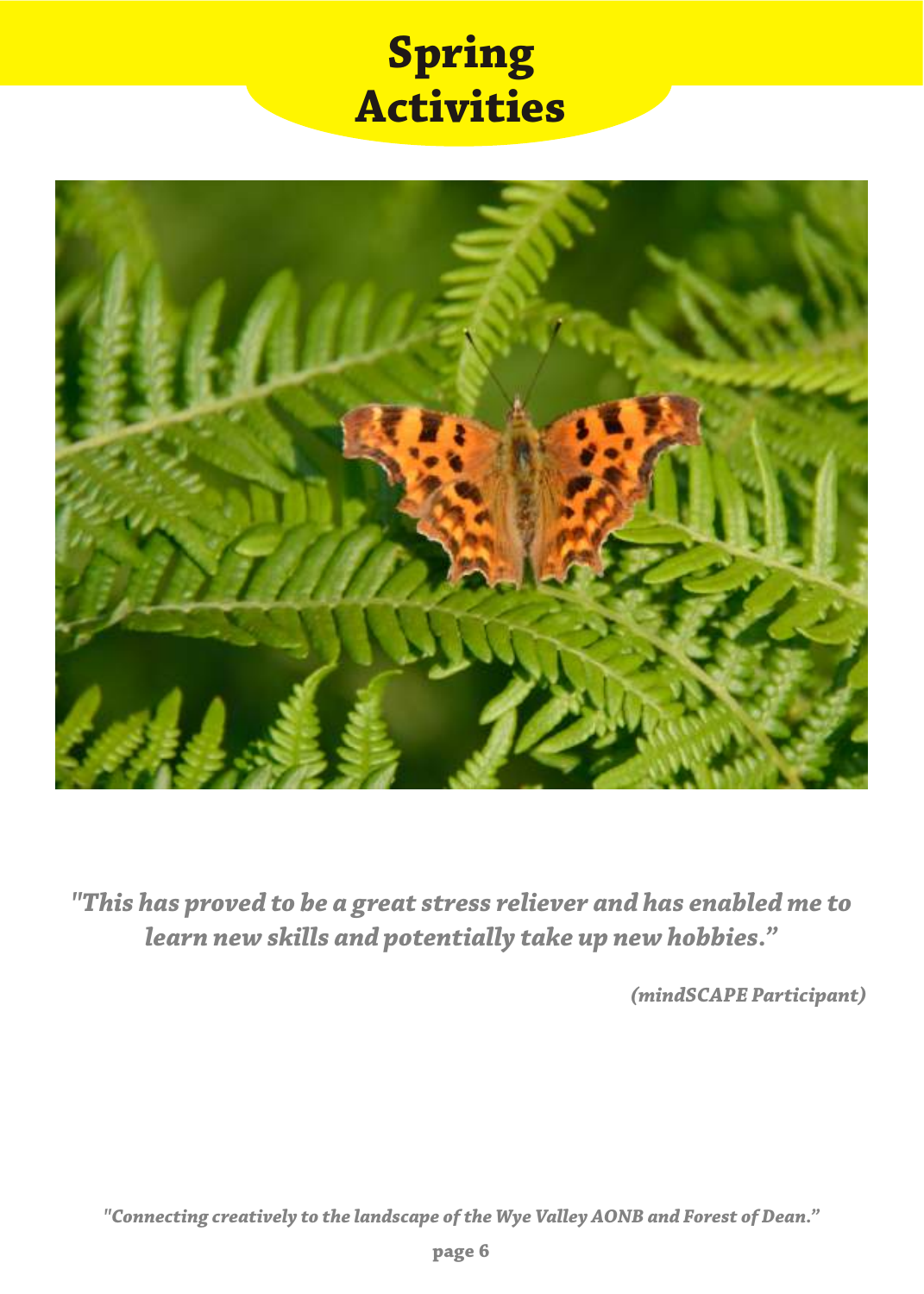# **GREEN MAN FACES (Outdoors / Indoors - Spring)**

A 'Green Man' is a face surrounded by leaves which can be hung on a wall of the creator's room or on a tree within a garden. Make your own version from air-drying clay and incorporate natural materials. This activity could be split into two, i.e. one activity to collect the natural materials and another activity to make the Green Man.

#### **Activity Rating:**

This activity is suitable for people of any age or ability, although support may be required in gathering natural materials and some may need assistance in helping them to knead clay.

#### **Preparation Time: 30 mins**

Allow 15 minutes to read through activity sheet. You will also require 15 minutes to lay out the materials on tables for the participants to use.

#### **Time Required for the Activity: 60 mins**

Depending on the mobility of the participants, it should take approximately 30 minutes to collect the natural materials and another 30 minutes to make the Green Man.

#### **Shopping List:**

Air drying clay A mat or piece of cardboard A variety of natural materials Wet wipes (or a bowl of water with a flannel, or access to a hand basin)



#### **Step-by-Step Instructions:**

- Gather natural materials, eg leaves. 1.
- 2. Start by kneading a ball of clay, on the mat.
- Begin to mould the head shape, pulling out the clay to form a nose, pushing in the clay 3. to form eye sockets and so on.
- Add the natural materials to the face for eyes and hair. 4.
- You can then either take your Green Man indoors or, why not push him into the tree 5.bark and leave him outside in your garden?

#### **Top Tip!**

Have wet wipes on hand (or a more eco-friendly alternative: a bowl of water with a flannel) to stop fingers and natural materials getting sticky with the clay.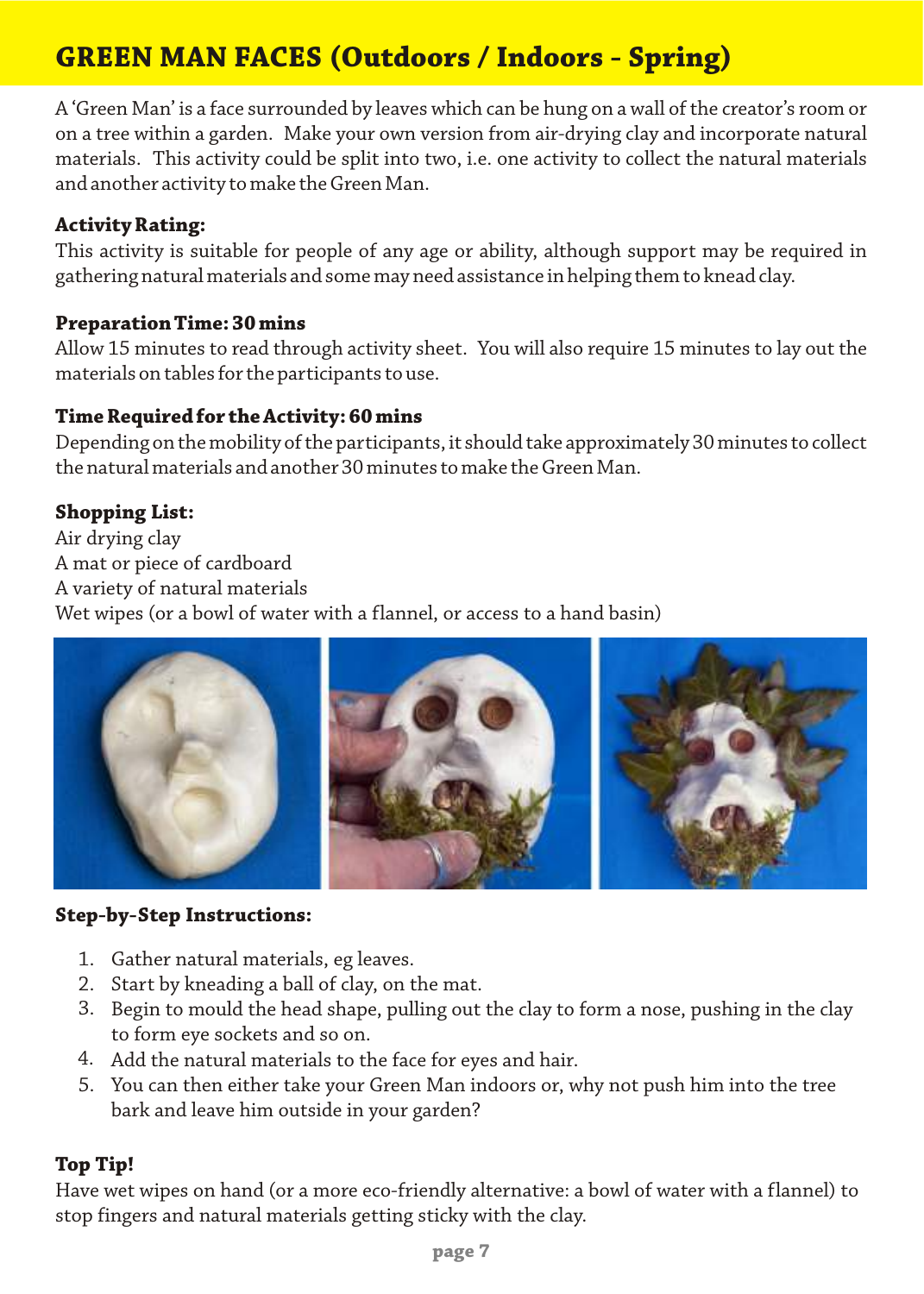# **INSECT POND (Outdoors / Indoors - Spring)**

Making a mini-wildlife pond is easier than you think! You'll be providing a valuable water source to many different insects: bees, butterflies, moths and many other pollinators such as hoverflies.

#### **Activity Rating: All abilities with assistance**

This activity is suitable for people of any age or ability, although support may be required putting the insect pond in place.

#### **Preparation Time: 15 mins**

Allow 15 minutes to collect the materials you need to deliver this activity.

#### **Time Required for the Activity: 15 mins**

Depending on the age and mobility of the participants, it should take approximately 15 minutes to make the insect pond.



### **Shopping List:**

A shallow water-tight container with a depth of no more than 2 inches (5 cm) made out of pottery, porcelain or thick glass. It could be an old saucer, a pie dish or an ornate tapas dish. If you don't have an old dish at home- you'll be sure to find one in a local charity shop.

Gravel, stones and small rocks Rain water

### **Step-by-Step Instructions:**

- Choose the location for your dish (i.e. your chosen dish for an insect pond). Place it on 1. a stable even surface that gets plenty of light but is not in the full sun. Choose a spot that is nice and quiet, and has some partial shade. You could place it on the ground, on top of a table or pedestal. If you place your dish on the ground, small mammals such as hedgehogs will also benefit.
- Carefully cover the base of your dish with different sized stones. These provide 2. platforms for the insects to stand on whilst they drink the water and they won't drown.
- Pour enough water so the stones are slightly exposed above the level of the water. If 3. possible, use rain water instead of using water from the tap. Tap water contains chlorine and other chemicals which can make the stones slimy and the dish go green which will need cleaning once a week.
- You may need to top the insect pond with water every day in hot weather again try to 4.use rainwater.

**Top Tip!** Create a wildlife habitat around your insect pond by having 'insect friendly' plants in pots, which will encourage bees, butterflies and other pollinators to come and drink at your insect pond. Alternatively, if you have space, plant insect friendly plants and put a pile of logs in your garden to create a home for insects.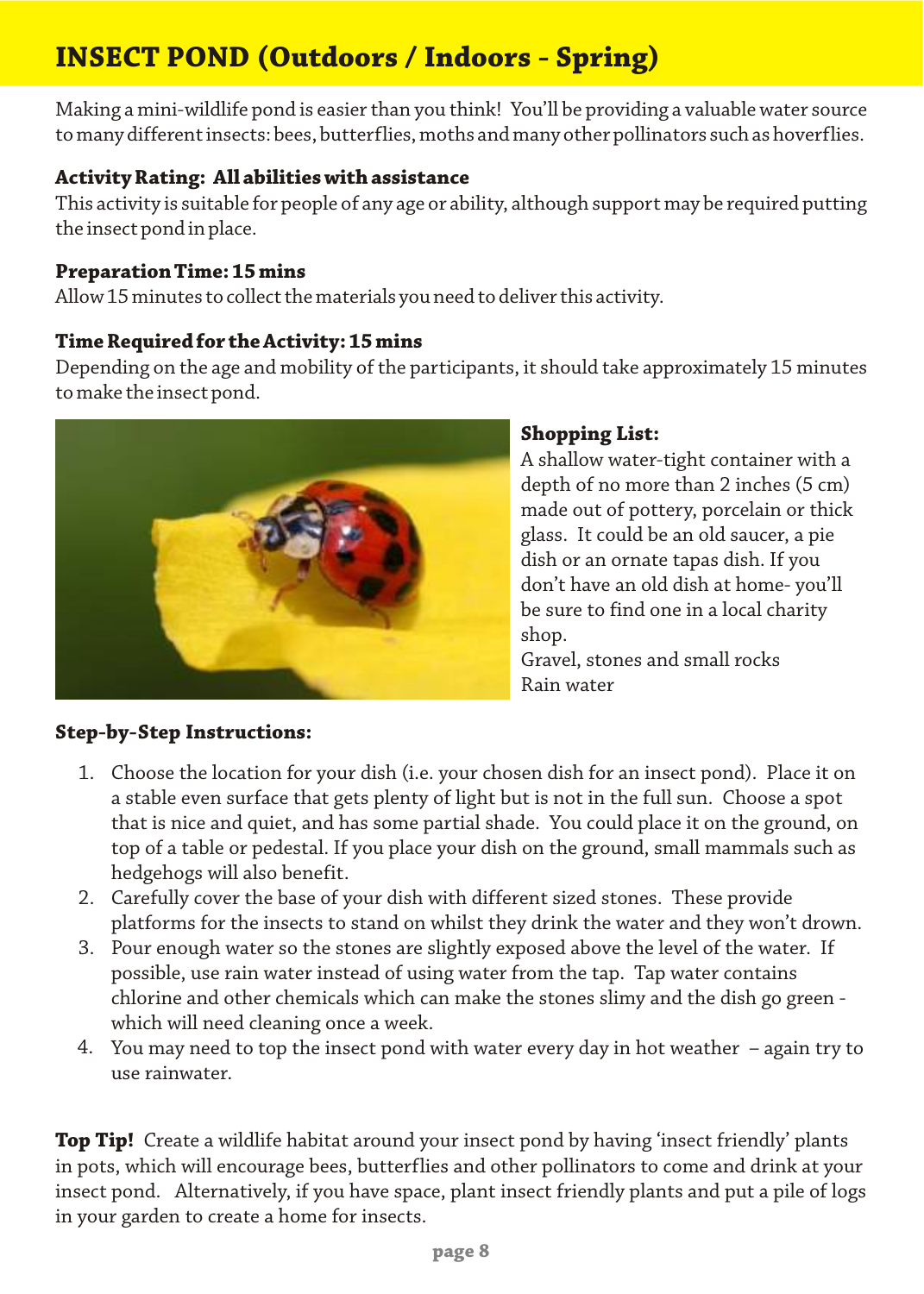# **NATURAL PAINT BRUSHES (Indoors – Spring)**

Did you know, sticks and grasses make fantastic alternatives to paint brushes? The famous Dutch artist Vincent Van Gogh produced some lovely drawings of landscapes using a variety of different marks on his paper. Why not make your own unique set of brushes and experiment with some unusual mark making?

#### **Activity Rating:**

This activity is suitable for people of any age or ability, although support may be required to help attach the natural materials to the sticks.

#### **Preparation Time: 15 minutes**

You will need at least 15 minutes to set up the room such as laying out the materials ready for the participants.

#### **Time Required for this Activity: 50 minutes**

This activity should take approximately 50 minutes. However, this depends on the mobility of the participants in collecting the natural materials. This activity could be shortened by preparing the sticks in advance.

#### **Shopping List:**

Secateurs Masking tape Scissors Paper Yogurt pot

Sticks (about 30cm in length) A variety of natural materials (leaves, branches, grasses, feathers) Black Indian ink (or watered down paint)



#### **Step-by-Step Instructions:**

- Find a branch on the floor or on a tree and trim off some lengths about 30cm long. 1. Remove any twigs so that you are left with just a stick.
- Gather some natural resources together. Try to find different textures like grasses, 2. leaves and flower heads.
- Securely attach each 'texture' to its own stick using masking tape. 3.
- Pour some of the Indian ink into an empty yogurt pot, then dip the natural paintbrush 4. into it and experiment with marks on the paper.
- Once you have experimented with all of the effects that can be achieved with each 5. texture, then take a fresh piece of paper and create your own Van Gogh inspired landscape!

#### **Top Tip!**

Why not experiment with different coloured Indian ink or paint for some really unusual effects?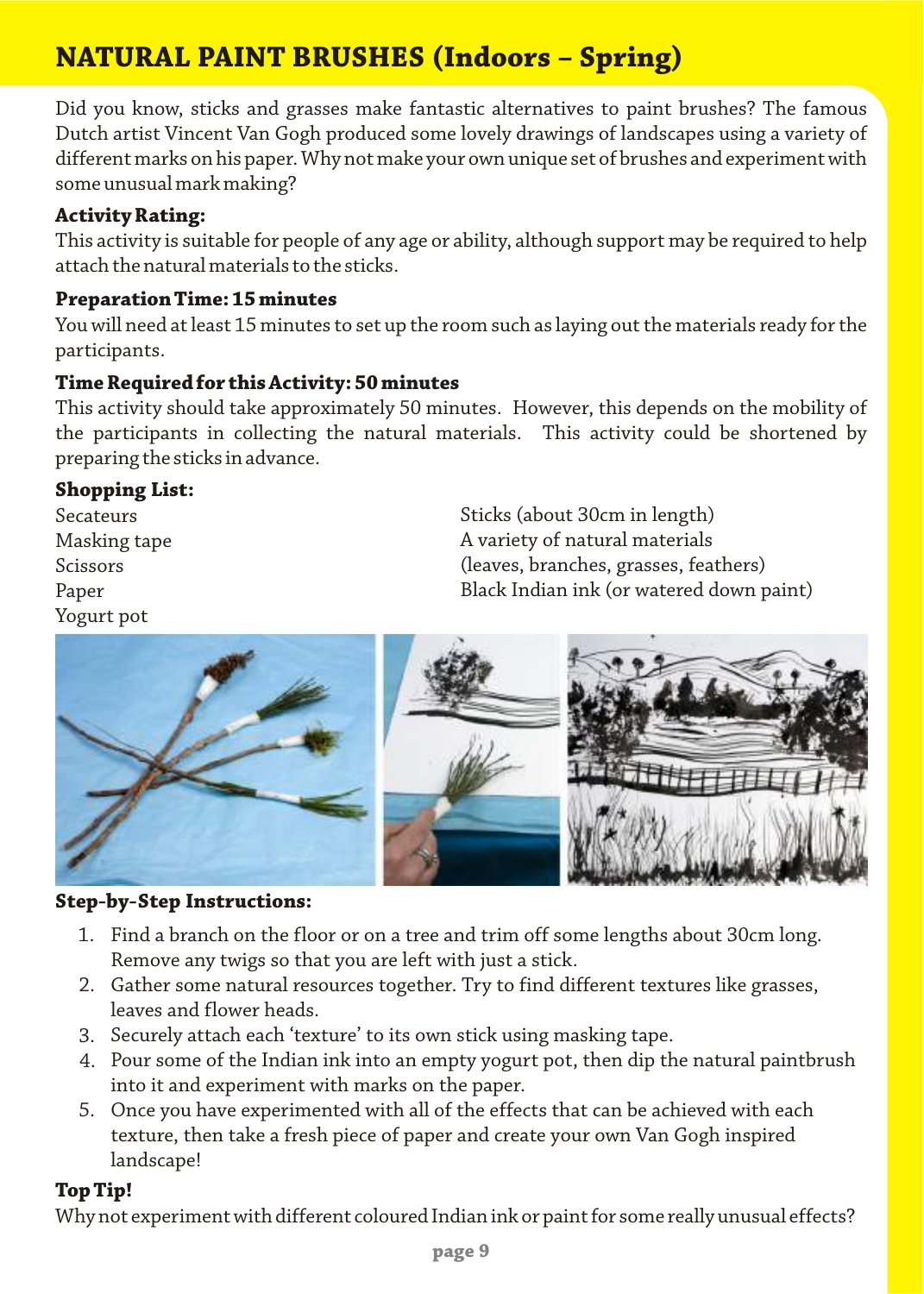# **Summer Activities**



 *"The activity was great fun and relaxing although hard work ha ha! Lunch was lovely, enjoyed spending time outdoors and find everyone so friendly and kind."*

*(mindSCAPE Participant)*

*"Connecting creatively to the landscape of the Wye Valley AONB and Forest of Dean."*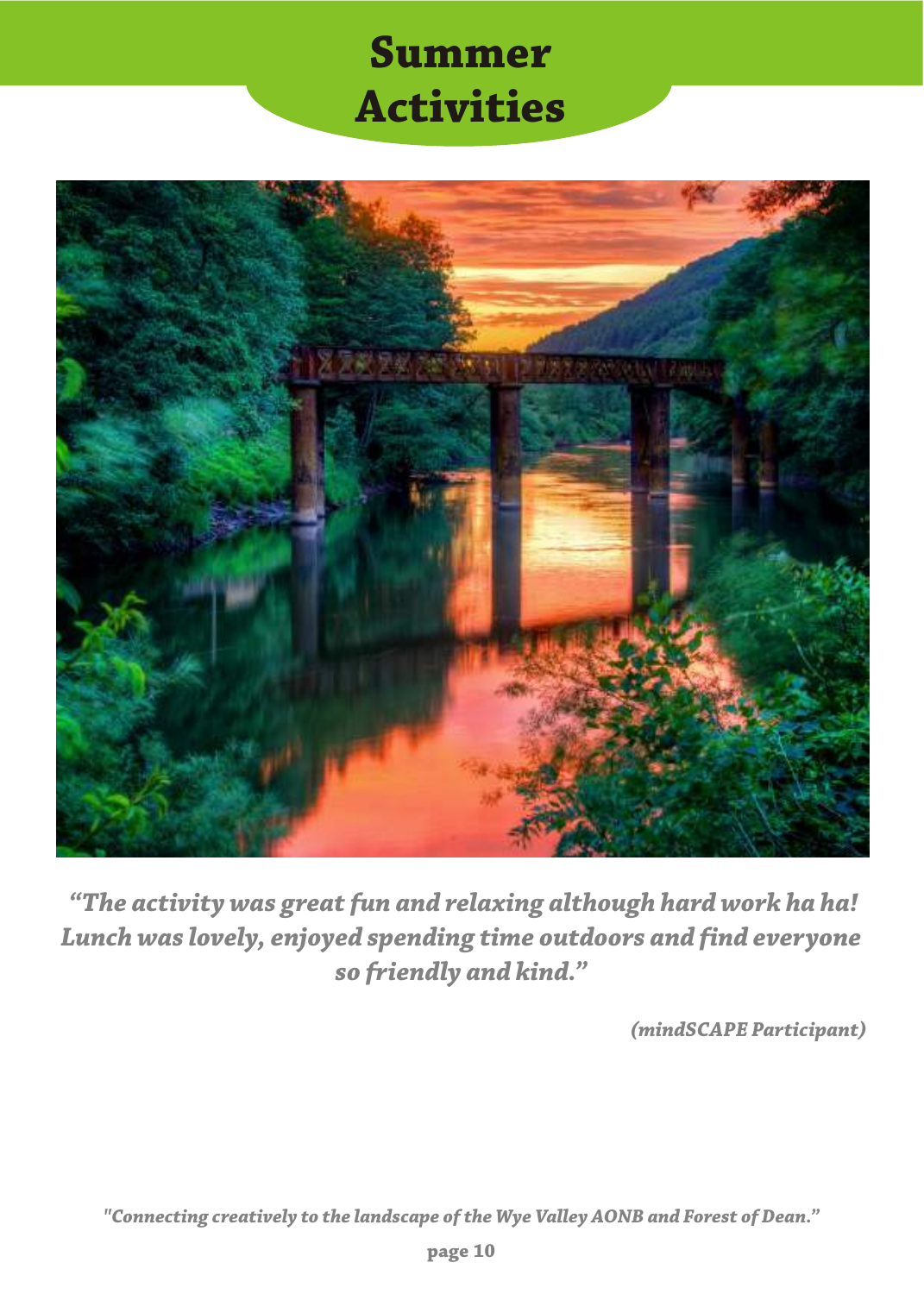## **NATURAL ART GALLERY (Outdoors – Summer)**

Go for a stroll and create an outdoor gallery on the floor using natural found materials like stones, pebbles, acorns, leaves, sticks and flowers. Look at artwork produced by Andy Goldsworthy to inspire you and create your 'pictures' in a frame with whatever materials you can find.

#### **Activity Rating:**

This activity is suitable for people of any age or ability, although support may be required gathering natural materials.

#### **Preparation Time: 15 mins**

You will need at least 15 minutes to set up the equipment needed to lead this activity, i.e. a carrier bag for each participant (or their support worker), a camera and wet wipes (or a more eco-friendly alternative: a small bowl of water with a flannel).

#### **Time Required for the Activity: 30 mins**

Depending on a) the length of time spent collecting materials and b) the cognitive abilities of the group, it should take approximately 30 minutes to carry out this activity.

#### **Shopping List:**

Natural materials; like stones, pebbles, petals, flowers, acorns. Camera. Carrier bag (to put your natural materials in). Wet wipes.



#### **Step-by-Step Instructions:**

- 1. Go for stroll outside a garden or park.
- Find four larger branches to create your 'frame' on the floor. 2.
- Collect other natural materials to create your 'picture' inside the frame. 3.
- Don't forget to give your artwork a title! Then create another piece of art for your 4. outdoor gallery.
- Ask everyone to wipe their hands when finished. 5.

#### **Top Tips!**

- This is a group activity, where everyone can add their contribution to the gallery on the 1. floor.
- Don't forget to record what you do with a camera as the artworks won't last forever. Once 2. developed, they could be exhibited.
- Print off and show participants examples of Goldsworthy's work for inspiration. 3.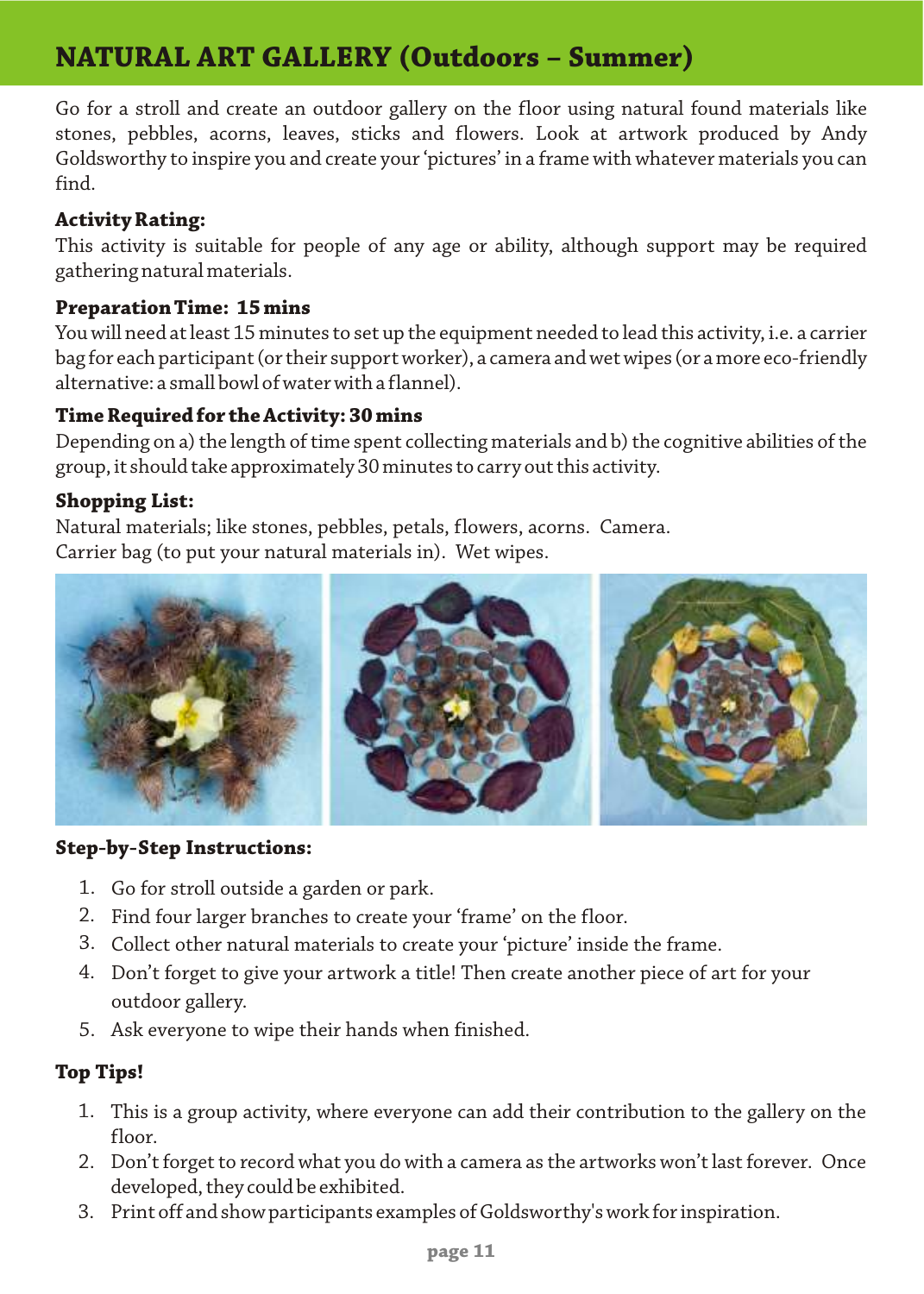### **NATURAL BOOKMARKS (Outdoors – Summer)**

Create a beautiful natural bookmark from treasures that you find outdoors. These could be gathered on a short walk in a garden or on a visit to local woodland or park. Once you start looking for tiny treasures, you'll be fascinated by the colours and shapes you can find in nature.

This activity could be split into two, i.e. one activity to collect the natural materials and another activity to make the bookmark.

#### **Activity Rating:**

This activity is suitable for people of any age or ability, although support may be required when gathering natural materials.

#### **Preparation Time: 15 mins**

You will need at least 15 minutes to set up the activity and lay out the materials ready for the participants.

#### **Time Required for the Activity: 30 mins**

Making the bookmark should only take 20 - 30 minutes. However, please add at least an additional 30 minutes to collect the natural materials.

#### **Shopping List:**

Thin card Double-sided tape Scissors Sellotape Small, flat natural materials like leaves, flowers and petals



#### **Step-by-Step Instructions:**

- Cut a piece of card into a strip approximately 5 x 20cm. 1.
- Cut a length of double-sided tape and stick in the middle of your card strip. 2.
- Go for a stroll outside and look really hard for small, flat and interesting items to stick on 3. your bookmark.
- Remove the top layer from the double-sided tape to reveal the sticky surface. 4.
- Arrange your petals and leaves in a pattern onto the tape. Try to cover all of the sticky 5. surface.
- 6. Cover the whole of the design with sellotape to protect the design.

**Top Tip!** Why not seal your design in a laminator, if you have one, but make sure the bookmark is not too thick to go through the laminator's rollers.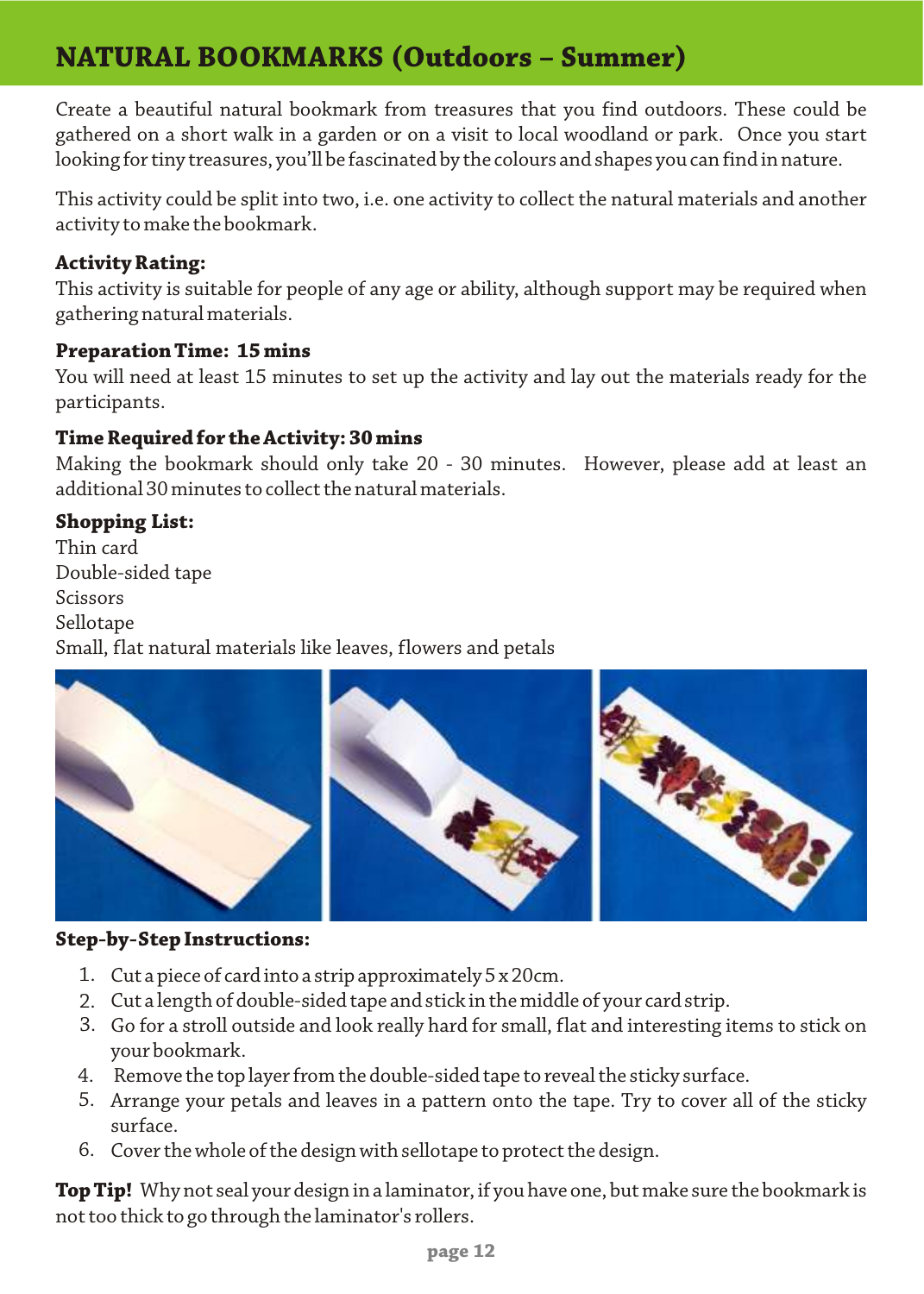# **NATURAL SUN CATCHER (Outdoors – Summer)**

Make a beautiful sun-catcher from natural materials that you find in a visit to a local woodland or park. Sticky backed plastic is very cheap and can be found in most supermarkets and discount stores.

#### **Activity rating:**

This activity is suitable for people of any age or ability, although support may be required to a) collect the natural materials, b) cut out the middle of the paper plate and c) to put the sticky backed plastic in place.

#### **Preparation Time: 15 mins**

You will need at least 15 minutes to set up the activity and lay out the materials ready for the participants.

#### **Time Required for the Activity: 30 mins**

Making the sun catcher should only take 30 minutes. However, please add at least an additional 30 minutes to collect the natural materials.

#### **Shopping List:**

Colourful natural resources like leaves, ferns and flowers Paper plates Scissors Sticky backed plastic



#### **Step-by-Step Instructions:**

- Gather flat, colourful natural materials with interesting shapes and put to one side. 1.
- 2. Cut out the middle of your paper plate.
- Cut out a piece of sticky backed plastic bigger than the hole in the middle of the paper 3. plate.
- Remove protective layer and attach it to the back of the paper plate. 4.
- Arrange the natural materials in an eye-catching design, pushing them down onto the 5. sticky surface.
- Cut a second piece of sticky backed plastic and stick over your design to protect it. 6.Trim the plate to create a thin, white circular frame.

#### **Top Tip!**

Why not add a piece of ribbon to the finished design and hang it in a window?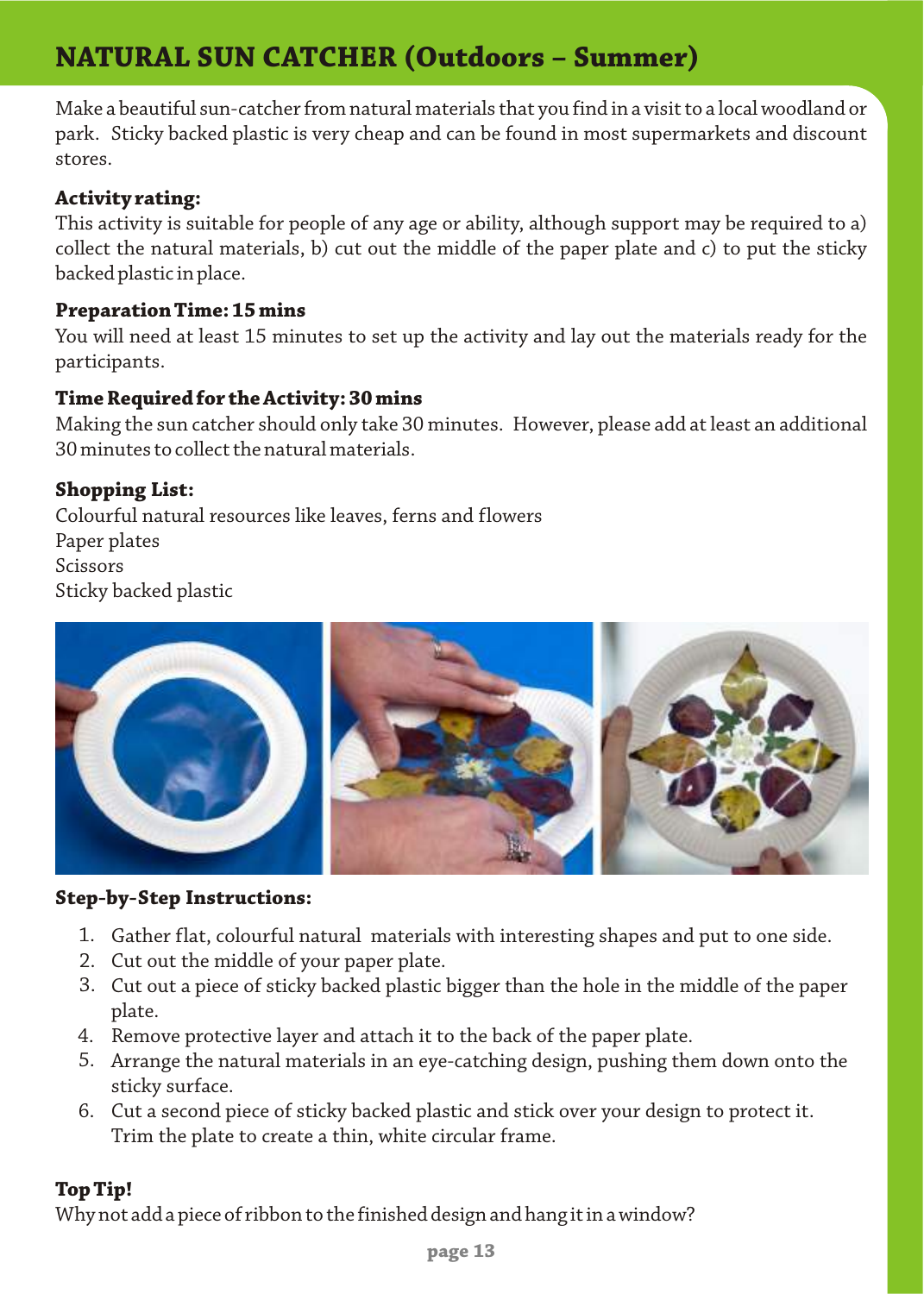# **Autumn Activities**



*"I really enjoyed that session [wood carving] to such an extent that I am tempted to continue or at least potter around a bit! It certainly lifts the spirits."*

*(mindSCAPE Participant)*

*"Connecting creatively to the landscape of the Wye Valley AONB and Forest of Dean."*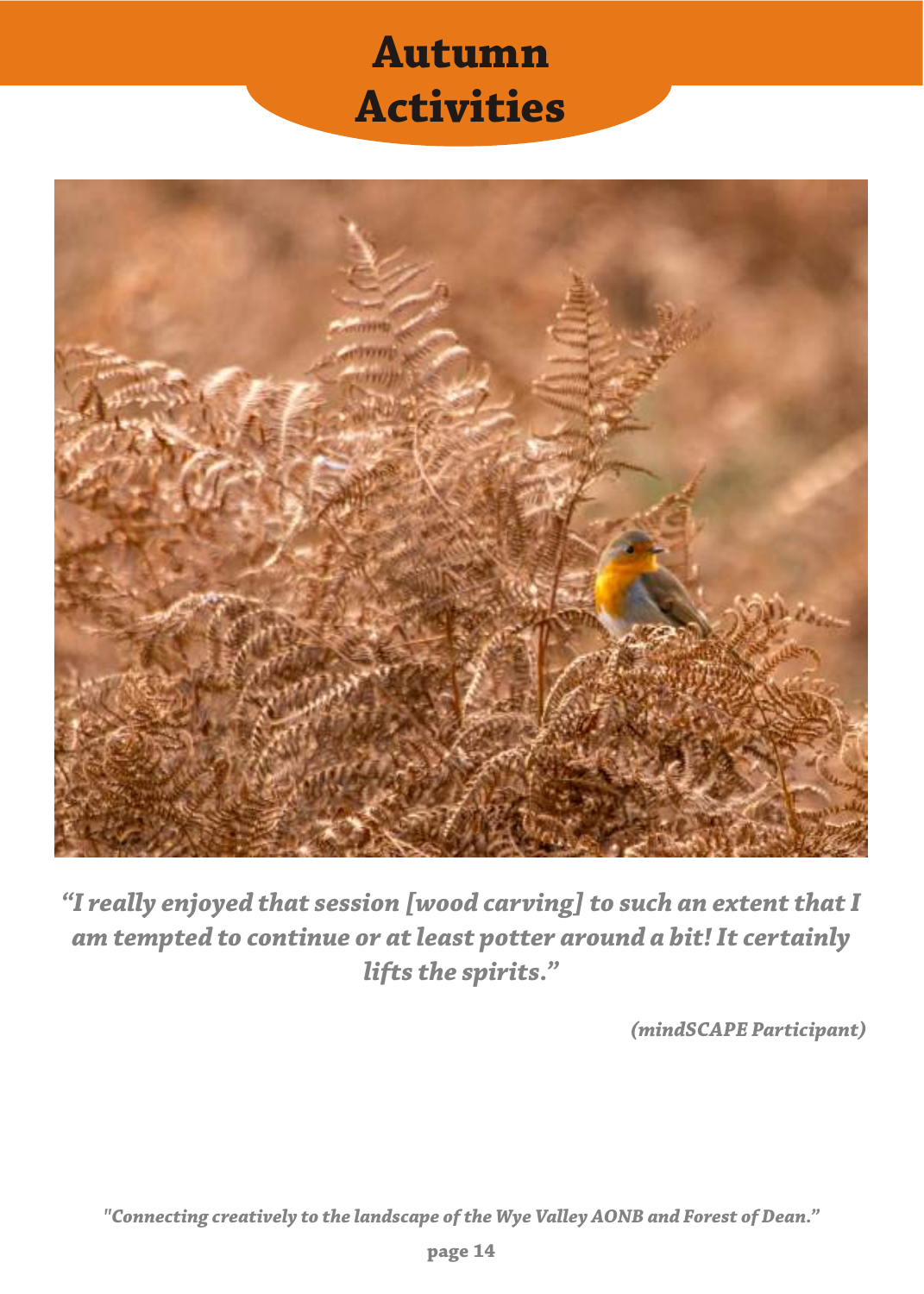## **PAINTED AUTUMNAL LEAVES (Outdoors – Autumn)**

When leaves turn to a beautiful orange colour, they make a perfect surface to paint on. Why not decorate a selection of leaves with pretty patterns, using acrylic paint - which does not cost very much from art outlets and come in lots of bright colours.

#### **Activity rating:**

This activity is suitable for people of any age or ability, although support may be required when gathering natural materials.

#### **Preparation Time: 15 mins**

You will need at least 15 minutes to set up the activity and lay out the materials ready for the participants.

#### **Time Required for the Activity: 30 mins**

Each leaf should take approximately 30 minutes. However, please add at least an additional 30 minutes to collect the natural materials.

#### **Shopping List:**

A selection of flat, autumnal leaves Acrylic paint Thin brushes Aprons / old shirts to protect clothes. Acrylics are difficult to get out of fabric, especially when dried on. Water pot A mat or piece of card (*to protect your work surface*) Hairdryer



#### **Step-by-Step Instructions:**

- Go for a little stroll and gather a range of leaves. 1.
- Place your leaf on your mat or piece of paper (dry with the hair dryer if damp). 2.
- Begin to paint your leaf with stripes. 3.
- Dry off your leaf in between colours using the hairdryer, so the colours don't run into each 4. other.
- Once you have painted your colourful stripes, decorate further with contrasting spots and 5. dashes.

#### **Top Tips!**

- Try to name the trees that the leaves have come from. If your leaves are a little scrunched 1. up, you can put them between two pieces of newspaper and iron them on a low heat.
- The finished leaf can be made into a beautiful greetings card. Just attach it to a folded piece 2. of card with a spot of glue.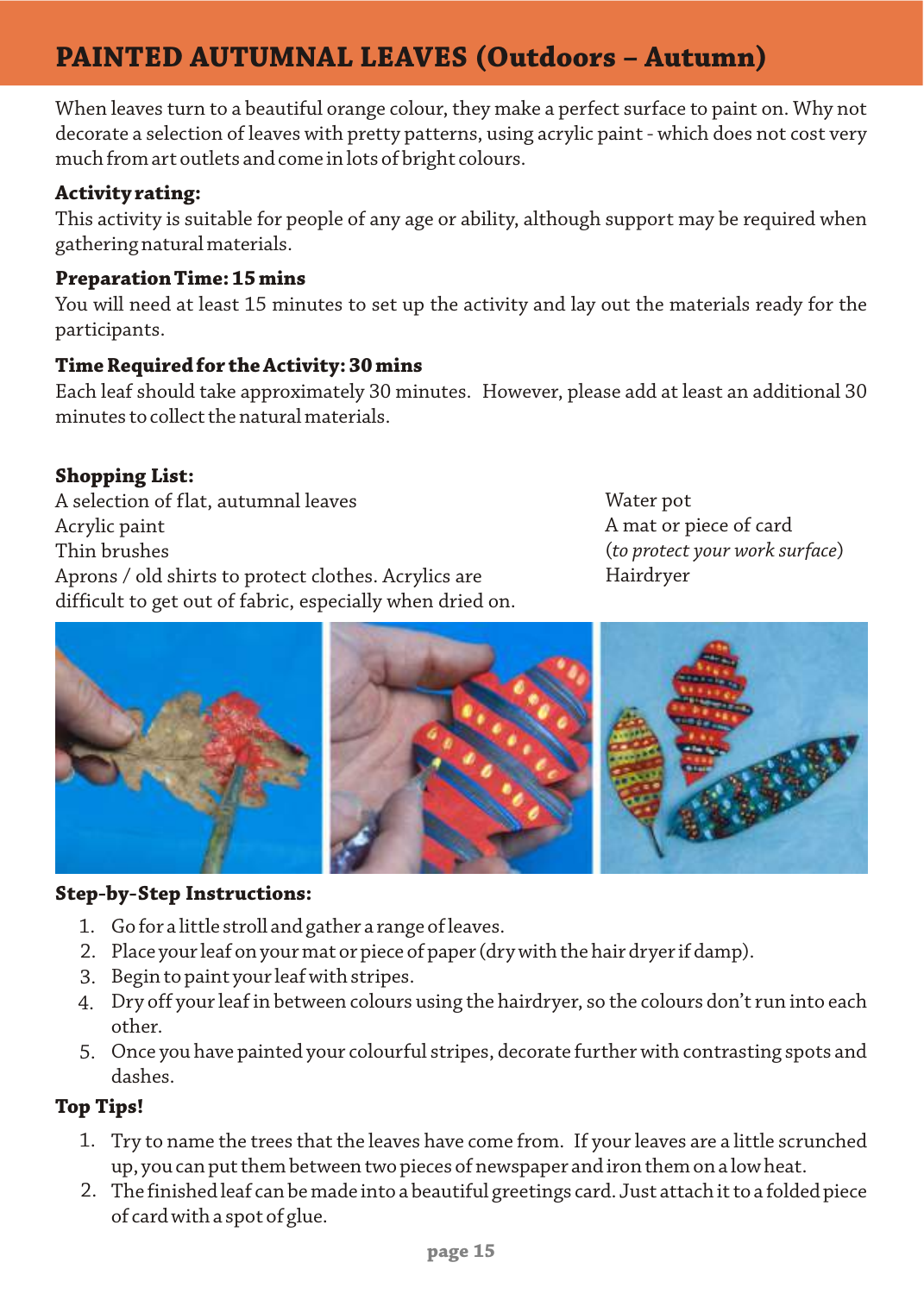## **COLOUR CHALLENGE (Indoors - Autumn)**

Make yourself a colour wheel, then go outside on a colour hunt and try to find as many colours as you can in nature. This activity could be split into two, i.e. one activity to make the colour wheel and another activity to find the colours outdoors.

#### **Activity rating:**

This activity is suitable for people of any age or ability, although support may be required to cut colours out of the magazines and collect natural materials outdoors.

#### **Preparation Time: 30 mins**

Allow at least 30 minutes to make the five plates in advance of the activity (if it is the first time you have delivered this activity). You will need at least 15 minutes to set up the room with the materials ready for the participants.

#### **Time Required for the Activity: 45 mins**

It should take approximately 45 minutes to make the wheel and you will need further time to go on a colour hunt outdoors.

#### **Shopping List:**

Old magazines, Piece's of card (or paper plates), Pencils, Glue sticks, Scissors.



#### **Step-by-Step Instructions:**

- Begin by drawing a circle on a piece of card (draw round a plate). 1.
- 2. Divide the circle into six sections with a pencil.
- Cut out small pieces of colour from the magazines and begin to fill each section by sticking 3. down the colours with the glue stick. Start with red, then orange, yellow, green, blue and finally purple. You now have a colour wheel!
- Go outside into the garden and see how many colours and shades you can find on the 4. colour wheel in nature.

#### **Top Tips!**

- Pre-prepare 4 plates to show the participants at each stage, e.g. one plate with a circle 1. drawn on it, one which shows a circle with 6 sections on another with 6 sections filled with colour.
- Try this activity at different times of the year as the colours you find may be different. You 2.can also laminate your colour wheel so that it lasts longer.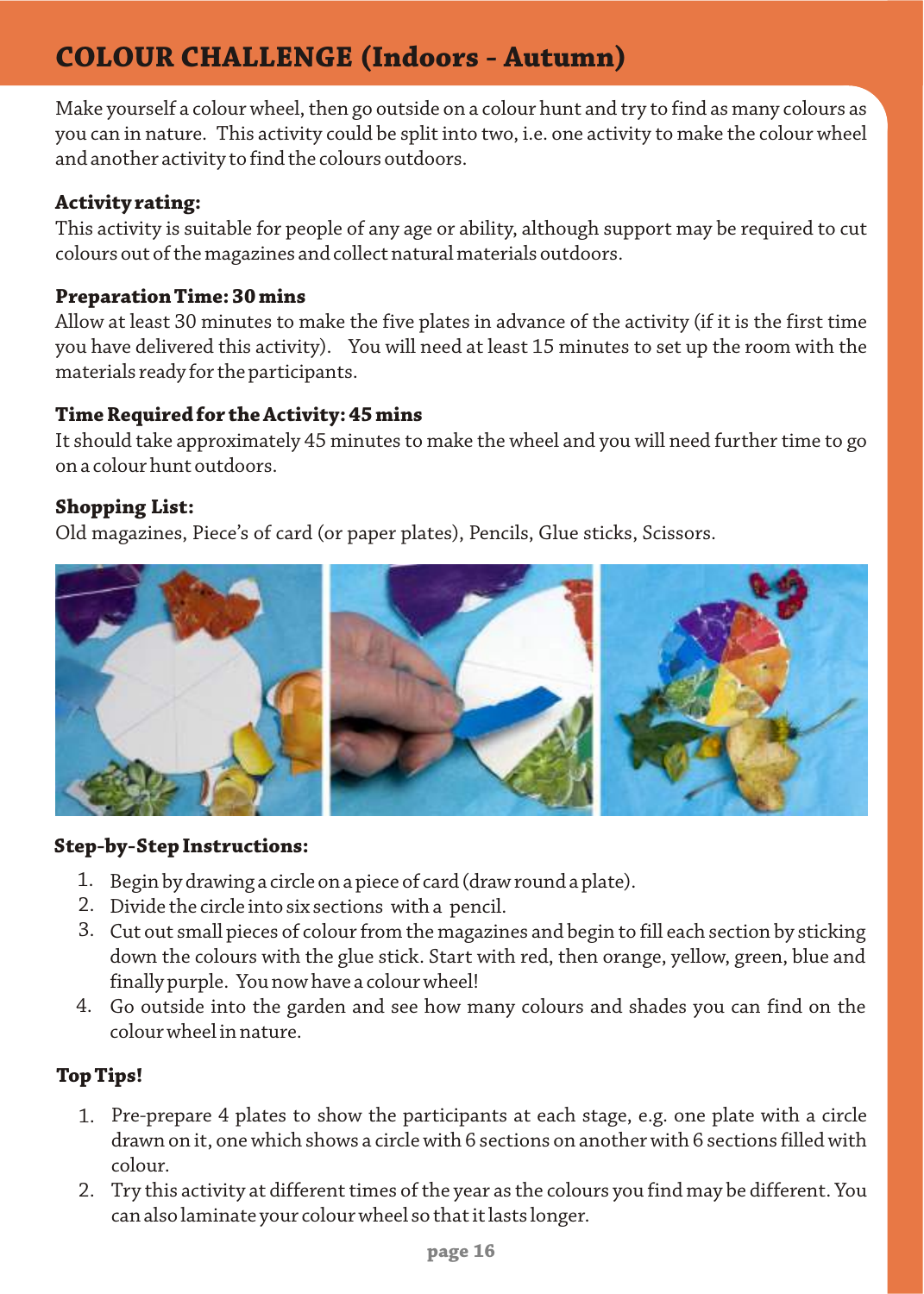# **Winter Activities**



*"I am able to settle into these sessions and remain for the whole time. Sometimes I have to leave activities after only a short time. Not with this."*

*(mindSCAPE Participant)*

*"Connecting creatively to the landscape of the Wye Valley AONB and Forest of Dean."*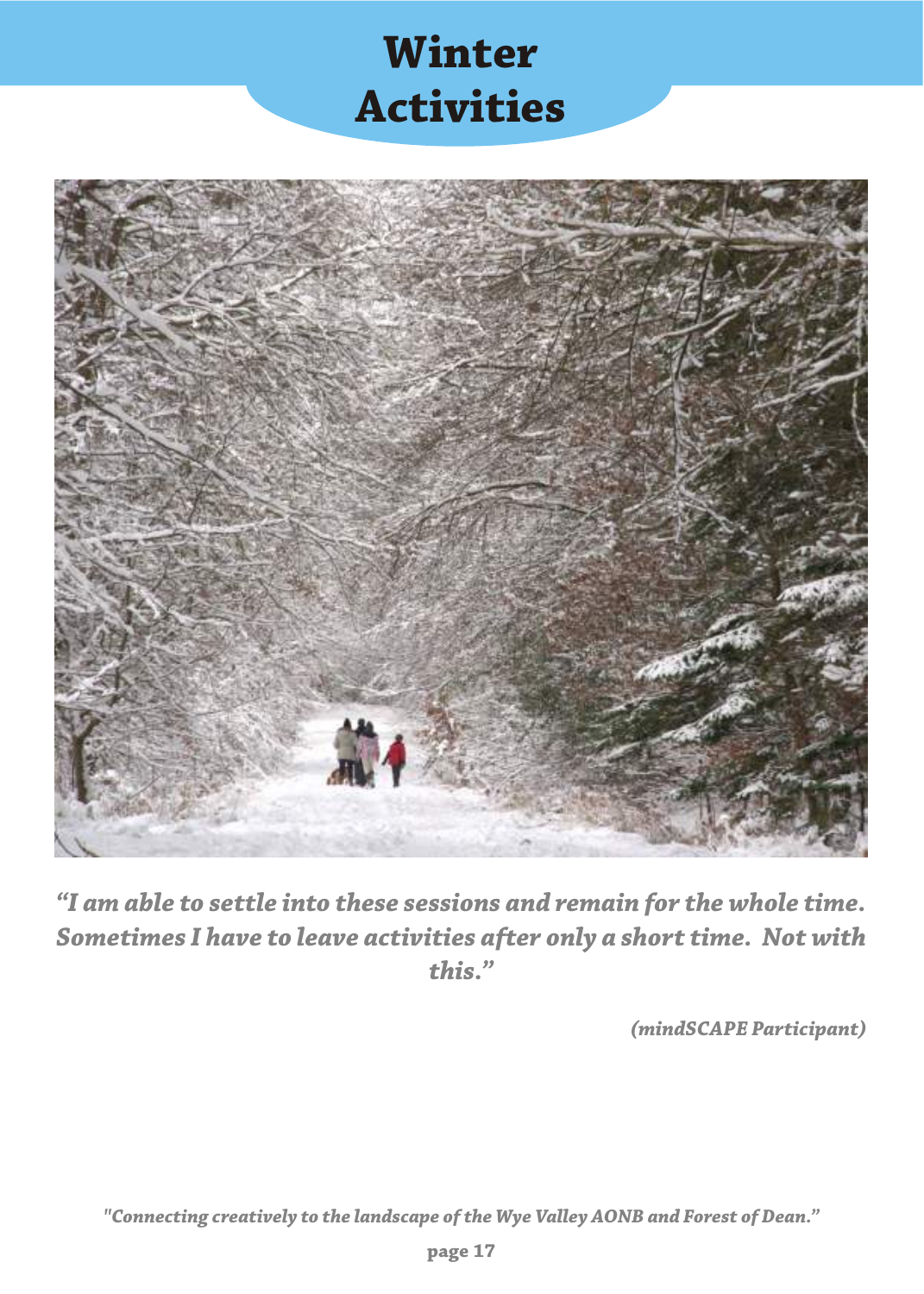## **PAPER FLOWERS (Indoors – Winter)**

Bring the outdoors in and create a bunch of colourful paper flowers, inspired by nature. You can use tissue and crepe paper, buttons and beads, or even colourful paper cake cases.

#### **Activity rating:**

This activity is suitable for people of any age or ability, although support may be required to help thread beads and to cut petal shapes.

#### **Preparation Time: 15 mins**

You will need at least 15 minutes to set up the room and lay out the materials ready for the participants.

#### **Time Required for the Activity: 45 mins**

It should take approximately 30 - 45 minutes for one person to make one flower.

#### **Shopping List:**

Tissue/crepe paper in various bright colours Thin florist wire Thick florist wire Green florist tape

Buttons/beads Scissors Strong glue (UHU is good) Cupcake cases



#### **Step-by-Step Instructions:**

- Start by threading the thin florist wire through a button or bead. 1.
- Twist the thin wireonto some thick florist wire to create the stem of the flower. 2.
- Start off by building up layers with brightly coloured cupcake cases to create simple 3. 'petals'. Cut them first into petal shapes, then thread them onto the wire and push them up to where the bead sits. Add a little glue to secure if needed.
- Once you are happy, make another layer of petals, experiment with different petal shapes 4. cut out of tissue/crepe paper. The petals closer to the centre of the flower need to be smaller. Attach them with a little masking tape.
- 5. Keep building up the layers of petals until you are happy with the design.
- Take a strip of the green florist tape and cover the whole of the stem. 6.

### **Top Tip!**

Why not make a bunch of flowers and put them in a vase?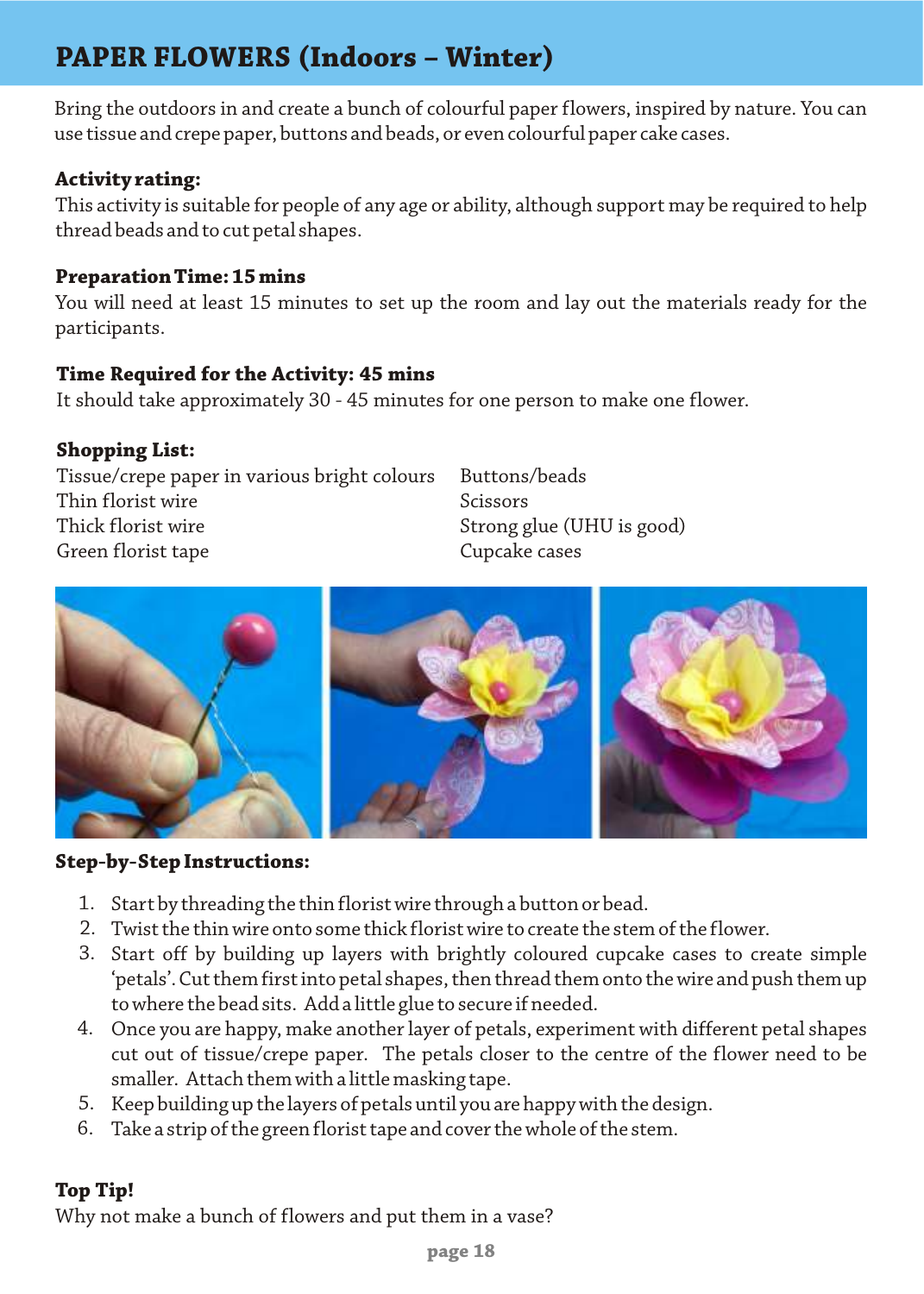## **PAINTED SILVER BIRCH TREE-SCAPES (Indoors – Winter)**

A simple technique to paint a striking canvas of a 'tree-scape' inspired by the Austrian artist Gustav Klimt's paintings of a silver birch forest. No painting experience is necessary to enjoy this easy creative activity. Canvas boards are very cheap and can be found in supermarkets and art outlets.

#### **Activity rating:**

This activity is suitable for people of any age or ability, although support may be needed to help with putting the sticky tape onto the card.

#### **Preparation Time: 15 mins**

You will need at least 15 minutes to set up the room and lay out the materials ready for the participants.

#### **Time Required for the Activity: 60 mins**

This activity should take approximately 1 hour.

#### **Shopping List:**

An artist's canvas, card or alternatively recycle a cereal packet. Masking tape Brushes A selection of paint (acrylic is best) Water pot Scissors Hairdryer (optional but very useful) Coloured paper

Pencil

Newspaper to protect worktops /desks. Aprons to protect clothing when using acrylics.

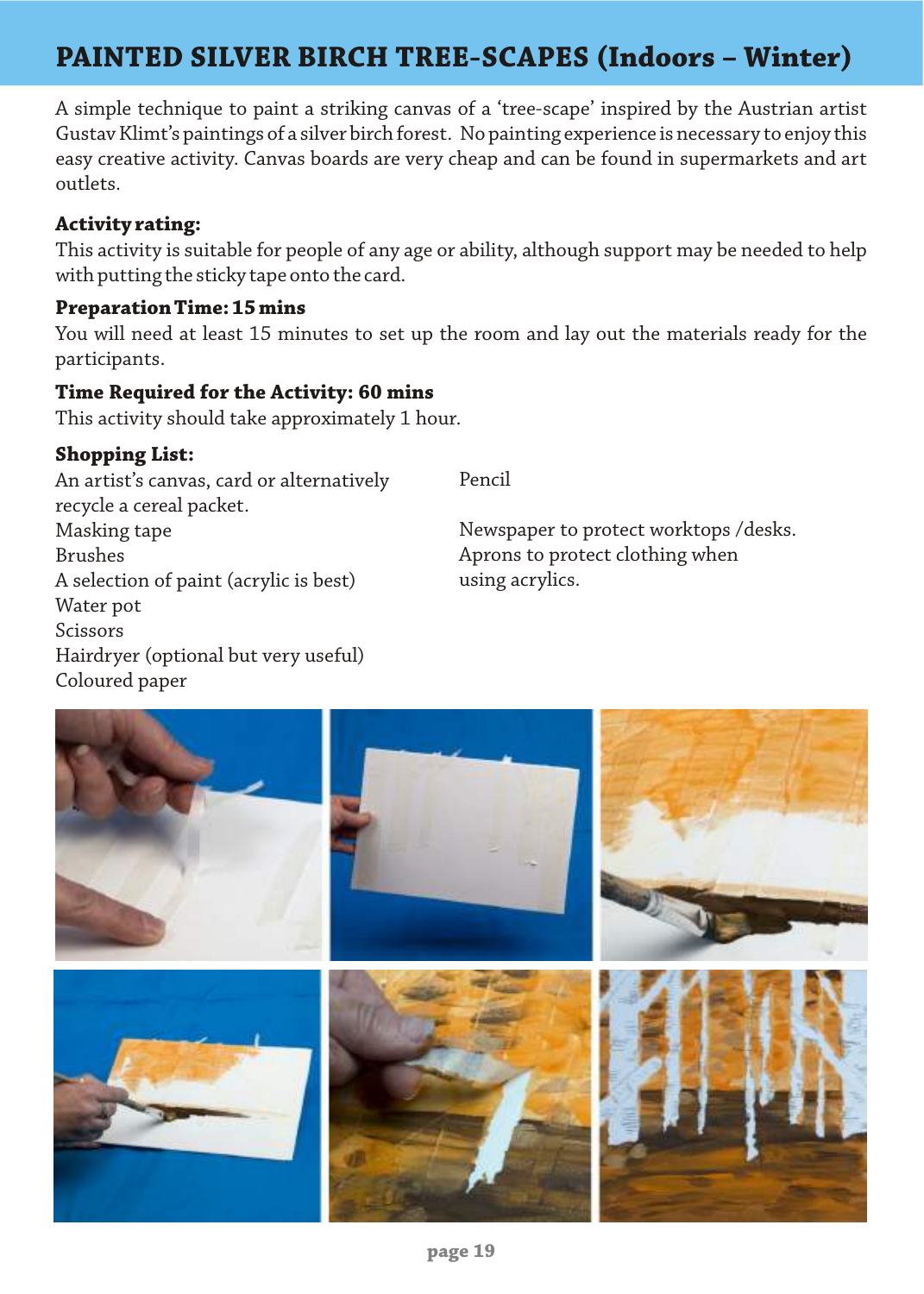#### **Step-by-Step Instructions:**

- 1. Begin by sticking the masking tape onto the painting surface. This will 'mask out' where the paint will go and will form your tree trunks shapes. You may like to add thinner branches too. These can be achieved by cutting or tearing the masking tape to make thinner strips.
- Choose your paint colour. You may like to use oranges and browns to achieve an 'autumnal' 2. effect, or go for bright lilac shades to give the sense of a 'bluebell woodland.'
- Decide where the ground line will be and where the leaf canopy will start (use a pencil to 3. mark if it helps).
- Start to paint your canvas using big brush strokes, choosing the right colour at each 4. section of the painting.
- Dry off the surface of the paint, then add new layers of colour. 5.
- Completely dry the canvas, then peel off the masking tape. You will be left with white tree 6. trunks. Add horizontal bark textures with a pencil to finish the appearance of the trees.

#### **Top Tips!**

- It's quite effective to use a little touch of gold on the last layer of paint if you are choosing to 1. create an autumn-themed canvas, plus silver paint looks great for winter.
- Print out a colour copy of Gustav Klimt's 'silver birch forest' painting to inspire. 2.
- Showcase the participants artwork by hanging their artwork on a wall, or by holding a 3.'Tree-Scape' exhibition.

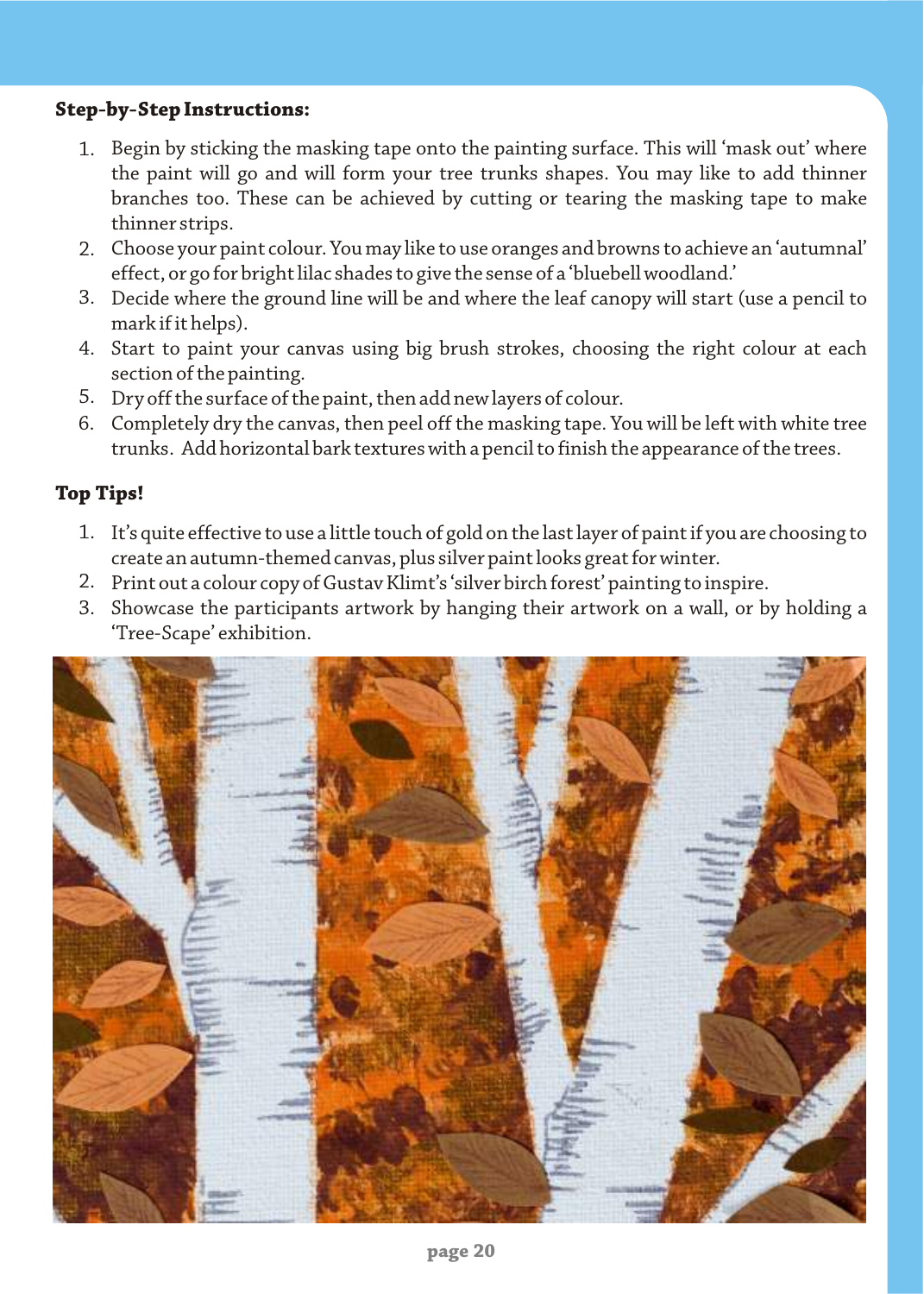# **Background**

This resource is a step-by-step guide to support those delivering arts-based activities to anyone living with dementia. It ensures valuable learning that was gathered during the mindSCAPE project will be sustained and replicated in other settings.

**mindSCAPE** was a 4 year BIG Lottery funded project (2014-2018), which evolved from an earlier Wye Valley Area of Outstanding Natural Beauty (AONB) project called 'Inside Out', developed in partnership with the Forestry Commission and designed to allow underrepresented groups access to the landscape and work through health issues creatively. These participants included people with mental health, physical and/or mobility issues, visual and hearing impairments, drug and alcohol issues, learning difficulties and those with age related problems and caring roles.

This pioneering project revealed older people (particularly those with dementia and their carers) faced the greatest barriers to participation and were therefore the 'hardest to reach'. The need for a specialist project for people living with dementia sparked a consultation process whereby the AONB focused on the barriers people faced and how these could best be overcome. This thorough consultation included over 40 partner organisations, service users and carers and was a key element of the successful 'mindSCAPE' bid to the Big Lottery. Artspace Cinderford were contracted to co-ordinate and deliver the mindSCAPE project.

If you require further details of the mindSCAPE Project, contact Hannah Elton-Wall at Artspace Cinderford on 01594 825111 (extn 4) with, e-mail: **hannah@artspacecinderford.org**. or visit **www.wyevalleyaonb.org.uk** or **www.artspacecinderford.org**



### **Wye Valley Area of Outstanding Natural Beauty (AONB)**

The Wye Valley AONB is a nationally designated protected landscape covering 128sq miles of the lower Wye Valley from Mordiford, east of Hereford, downstream to the outskirts of Chepstow. The only protected landscape to straddle a national boundary; it covers parts of Herefordshire, Monmouthshire and Gloucestershire. The statutory AONB Management Plan directs a strong partnership of public, private and voluntary sector organisations, called the AONB Partnership, which is committed to working effectively to achieve ways that not only sustain the area's natural beauty and enable people to continue to enjoy it, but also to improve the quality of life for people who live and work in the AONB. For additional information on the Wye Valley AONB visit: **www.wyevalleyaonb.org.uk**. For more about AONBs see **www.landscapesforlife.org.uk**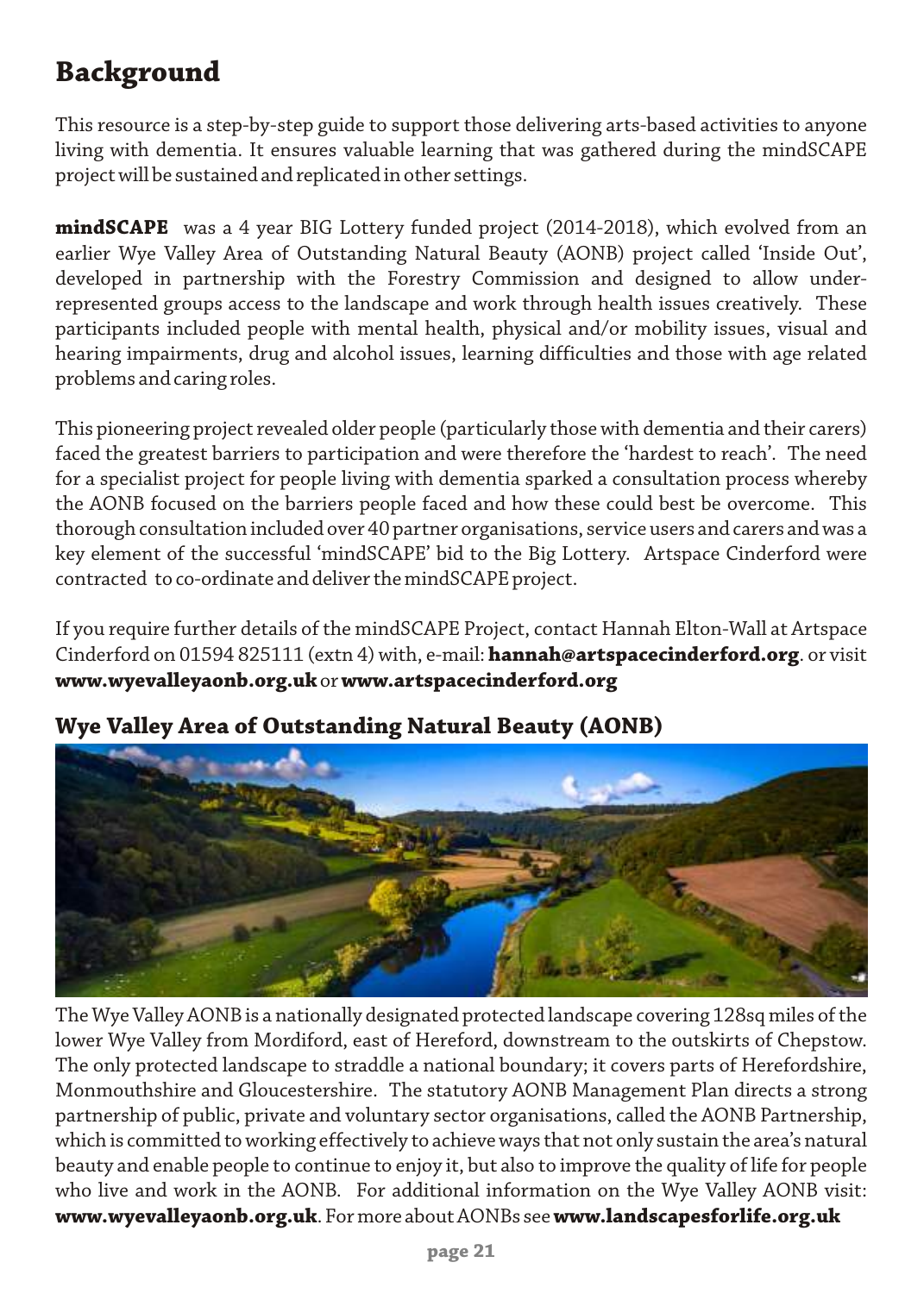### **Contact List**

This publication is the product of a successful collaboration between many different organisations that work with or are engaged in planning, developing and/or delivering naturebased arts activities to those with early stages dementia and their carers in the Forest of Dean.

Further information and assistance can be found through a number of organisations local to the Forest of Dean and further afield.

### **Local**

### **Forest of Dean District Dementia Action Alliance**

The aim of the Forest of Dean District Dementia Action Alliance (FODD DAA) is to ensure those living with dementia in the district are respected and enabled to continue to enjoy living their lives as well as possible and for as long as possible.

The Alliance enables the wider community to understand dementia and inspire people to contribute to a dementia-friendly community. **www.fdean.gov.uk**

This includes setting up a network of community champions and working in partnership with other surrounding District Councils. If you want more information about the Forest of Dean District Dementia Action Alliance, go to:

### **www.dementiaaction.org.uk/local\_alliances/17195\_forest\_of\_dean\_district**

### **Crossroads Care Forest of Dean and Herefordshire**

Crossroads Care Forest of Dean and Herefordshire is a specialist charitable organisation who, through their not for profit care agency, provide practical help, support and social opportunities to carers and those they care for across all ages and disabilities.

#### **www.crossroadsfd.org.uk**

*There are other regional organisations that can provide additional information, help and support such as:*

**ALZHEIMER'S SOCIETY (GLOUCESTERSHIRE)** – the local office provides services for people who have a diagnosis of dementia, which includes, a Dementia Adviser service, Singing for the Brain group, Memory Cafes and a specialist group for younger people with dementia. Please contact the Gloucestershire office for further details :

Telephone: **01452 525 222**, email: **gloucestershire@alzheimers.org.uk**.

**Dementia Adventure** supports people to live well with dementia and have a sense of adventure in their lives: **www.dementiaadventure.co.uk**

**Gloucestershire Dementia Strategy Group:** the Gloucestershire NHS Clinical Commissioning Group and the Gloucestershire County Council have combined a commitment of joint resources with a partnership approach to improve the local health and social care response to dementia since the publication of the National Dementia Strategy in 2009. **www.gloucestershire.gov.uk**

**Gloucestershire Young Onset Dementia** is a charity which helps people whose lives are affected by young onset dementia. **www.youngdementiauk.org**

If you live outside of Gloucestershire and are interested in joining or delivering nature-based arts activities, look online for your local arts provider or contact your local Council to find out what is available in your area.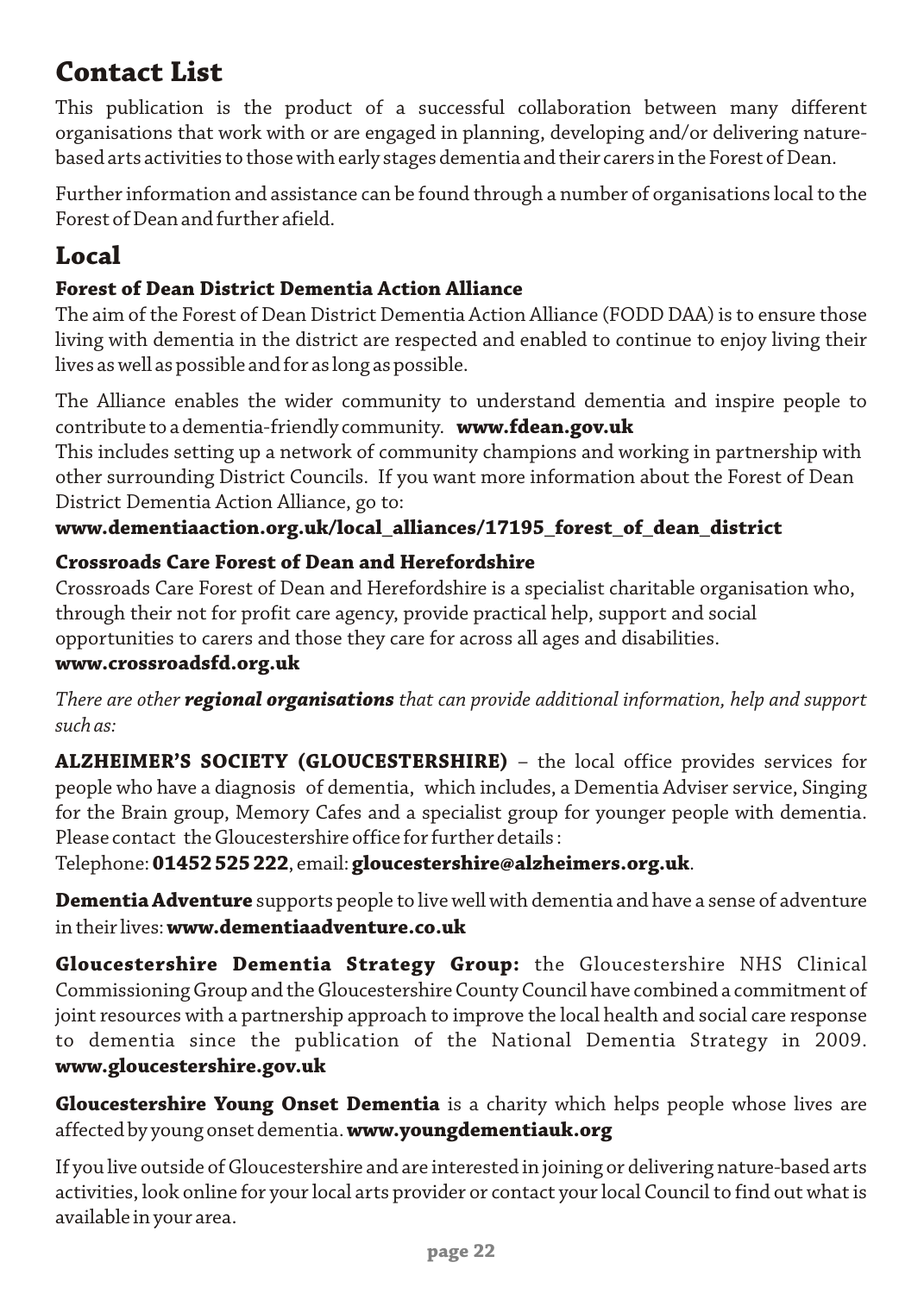# **Appendix: Venue Checklist**

Where you deliver the activity is a key priority and the following table should be seen as a basic 'prompt sheet'.

| <b>Environment</b>           | <b>Question</b>                 | <b>Be Solution - focused</b>                                                                                                                                      |
|------------------------------|---------------------------------|-------------------------------------------------------------------------------------------------------------------------------------------------------------------|
| Indoor venue                 | Is it suitable?                 | Have a look around. Are there stable and<br>comfortable chairs, table tops that are easy<br>to clean and/or plenty of space to do the<br>activity?                |
|                              |                                 | Is there plenty of room in the venue to do<br>the activity?                                                                                                       |
|                              |                                 | Is there plenty of light?                                                                                                                                         |
|                              |                                 | Will the activity interfere with others not<br>participating in the group?                                                                                        |
|                              |                                 | Is the flooring safe to walk on?                                                                                                                                  |
|                              |                                 | Are there sufficient and suitable facilities<br>for your group (eg kitchen, toilets)                                                                              |
| Outdoor venue                | Is it safe?                     | Is the area safe from sharp objects, tree<br>roots etc?                                                                                                           |
|                              |                                 | Are paths level and accessible for you and<br>the participant(s)                                                                                                  |
|                              |                                 | Do you need public liability insurance to<br>lead the activity?                                                                                                   |
|                              |                                 | Is it close enough to facilities such as<br>toilets?                                                                                                              |
| Facilities in the<br>venue   | Is there ?                      | Wheelchair access?                                                                                                                                                |
|                              |                                 | Somewhere to wash your hands?                                                                                                                                     |
|                              |                                 | Easily accessible toilets?                                                                                                                                        |
| Availability of<br>the venue | Is it the right<br>time of day? | The age of your participant(s) will<br>determine the time of day to deliver the<br>activity because of their energy levels and<br>the length of the activity too. |

If you are delivering an activity as part of your role or work, investigate whether there is an inhouse arts activity (health and safety) checklist.

Alternatively, look online for checklists that are specific for the location of your activity and ability of your participants such as **Dementia Friendly Environments http://www.scie.org.uk/dementia/supporting-people-with-dementia/dementiafriendly-environments.**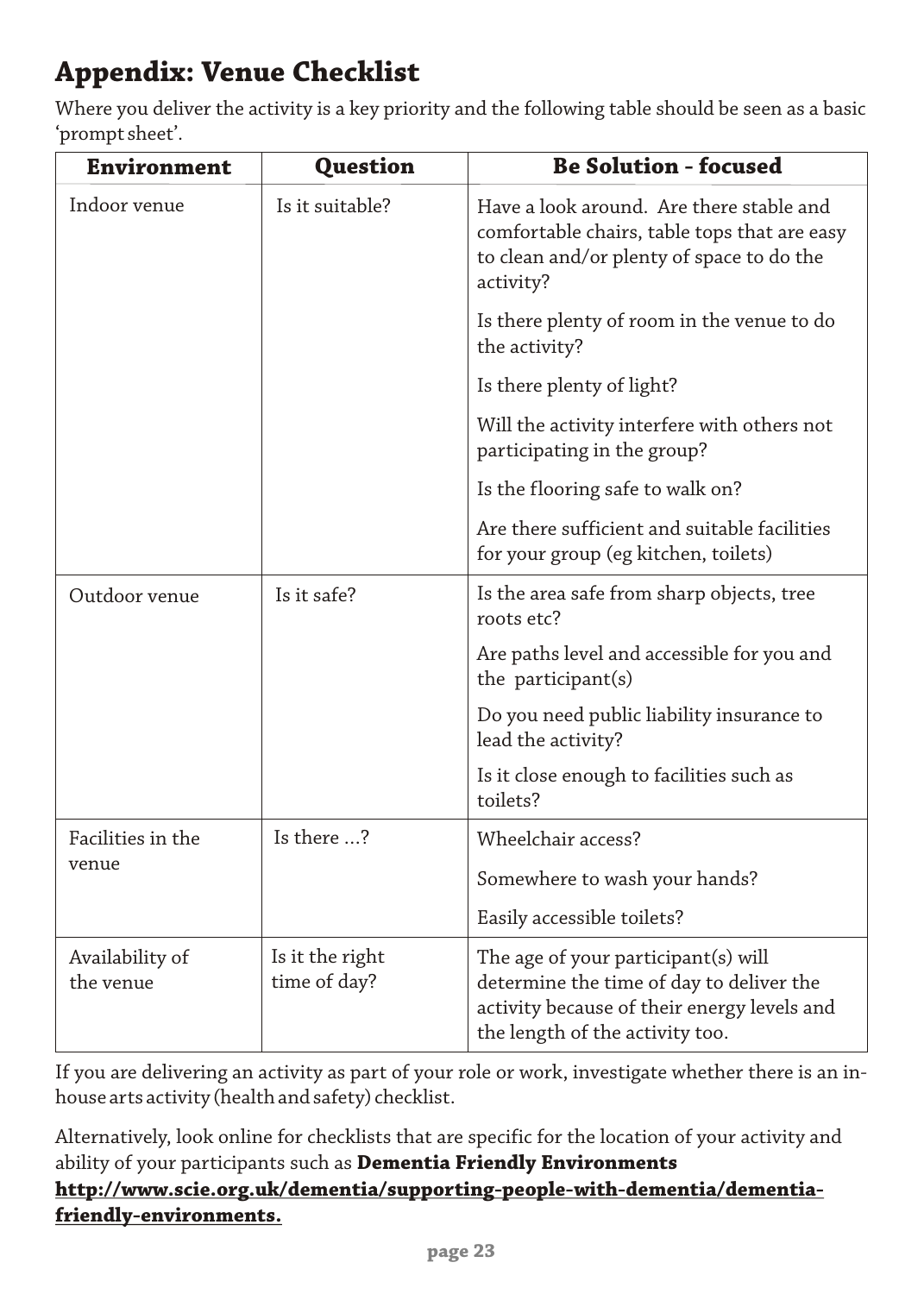### **Copyright**

In accordance with the Copyright, Designs and Patent Act 1988, the right of Yolande Watson to be identified as author, artist Rachel Shilston as activity designer and the Wye Valley Area of Outstanding Natural Beauty (AONB) Partnership to be identified as the publisher of this work, has been asserted by them. No part of the publication may be reproduced, stored or introduced into a retrieval system, or transmitted, in any form, or by any means (electronic, mechanical, photocopying, recording or otherwise) without the prior written permission of the publisher.

### **Disclaimer**

This publication is not intended as a 'how to' guide for working with people living with dementia, it is a selection of activities used and enjoyed as part of the mindSCAPE project, and guidance on how to successfully deliver them. The activities and advice in this publication are considered by the Gloucestershire Dementia Strategy Group to be examples of good practice. However, the Gloucestershire Dementia Strategy Group, Wye Valley AONB Partnership, Forest of Dean District Council, Artspace Cinderford and any other organisation or person associated or affiliated with this publication is not liable or responsible for any damage to person or property for those acting upon any content of the publication.